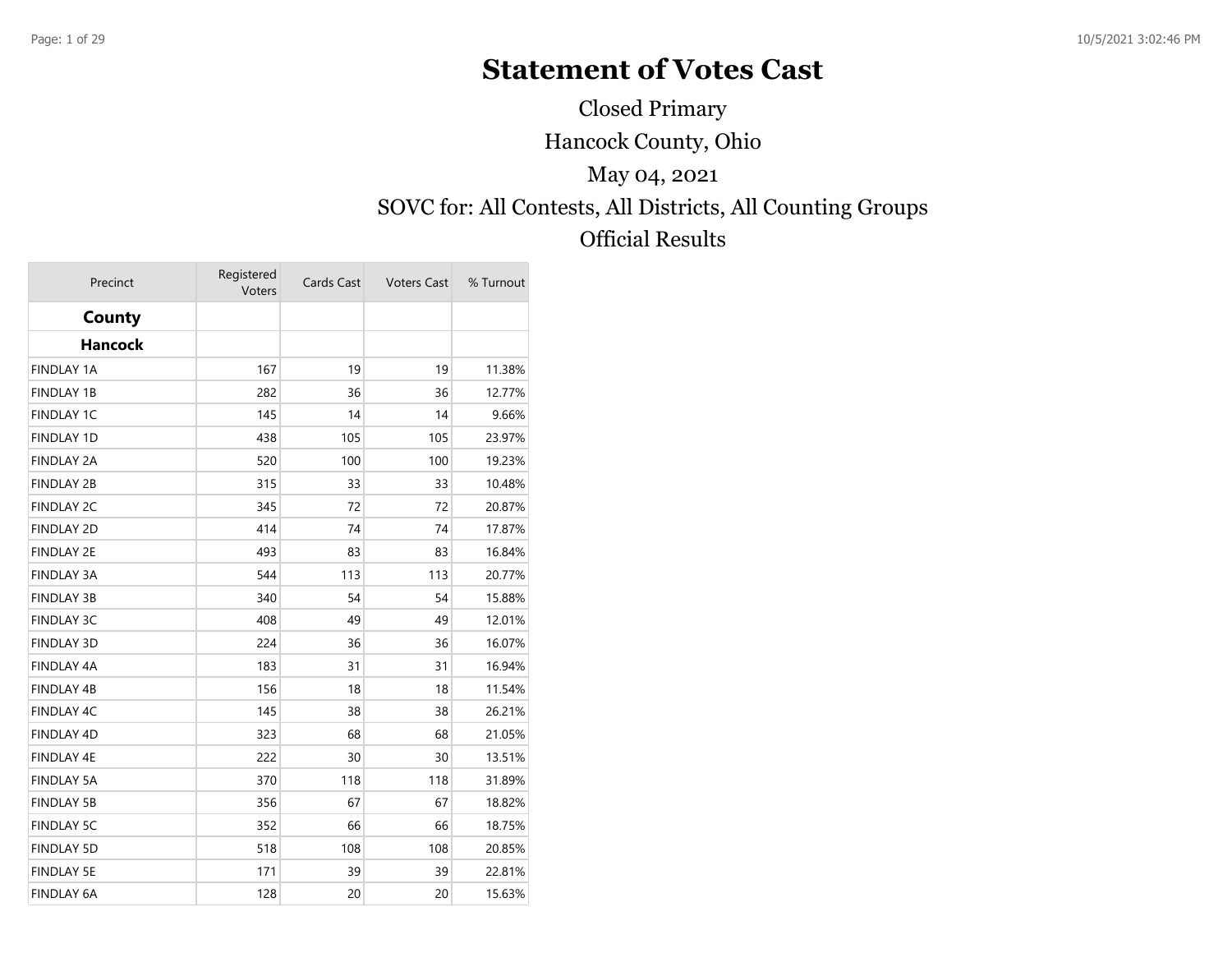| Precinct           | Registered<br>Voters | Cards Cast     | <b>Voters Cast</b> | % Turnout |
|--------------------|----------------------|----------------|--------------------|-----------|
| <b>FINDLAY 6B</b>  | 136                  | 9              | 9                  | 6.62%     |
| <b>FINDLAY 6C</b>  | 220                  | 36             | 36                 | 16.36%    |
| <b>FINDLAY 6D</b>  | 159                  | 19             | 19                 | 11.95%    |
| <b>FINDLAY 7A</b>  | 315                  | 53             | 53                 | 16.83%    |
| <b>FINDLAY 7B</b>  | 225                  | 30             | 30                 | 13.33%    |
| <b>FINDLAY 7C</b>  | 277                  | 39             | 39                 | 14.08%    |
| <b>FINDLAY 7D</b>  | 192                  | 39             | 39                 | 20.31%    |
| <b>FINDLAY 7E</b>  | 139                  | 14             | 14                 | 10.07%    |
| <b>FOSTORIA S</b>  | 939                  | 47             | 47                 | 5.01%     |
| <b>FOSTORIA N</b>  | 979                  | 55             | 55                 | 5.62%     |
| AMANDA             | 191                  | 51             | 51                 | 26.70%    |
| <b>BIGLICK</b>     | 490                  | 50             | 50                 | 10.20%    |
| CASS               | 244                  | 21             | 21                 | 8.61%     |
| DELAWARE           | 847                  | 214            | 214                | 25.27%    |
| <b>JACKSON</b>     | 409                  | 97             | 97                 | 23.72%    |
| <b>MARION N</b>    | 119                  | 16             | 16                 | 13.45%    |
| <b>MARION S</b>    | 27                   | 9              | 9                  | 33.33%    |
| ORANGE             | 968                  | 44             | 44                 | 4.55%     |
| <b>WASHINGTON</b>  | 1,044                | 83             | 83                 | 7.95%     |
| SENECA/ARC         | 5                    | $\overline{c}$ | 2                  | 40.00%    |
| Hancock - Total    | 15,484               | 2,319          | 2,319              | 14.98%    |
| <b>Cumulative</b>  |                      |                |                    |           |
| Cumulative         | $\mathbf 0$          | $\mathbf 0$    | $\Omega$           | N/A       |
| Cumulative - Total | $\mathbf{0}$         | $\mathbf{0}$   | $\mathbf{0}$       | N/A       |
| County - Total     | 15,484               | 2,319          | 2,319              | 14.98%    |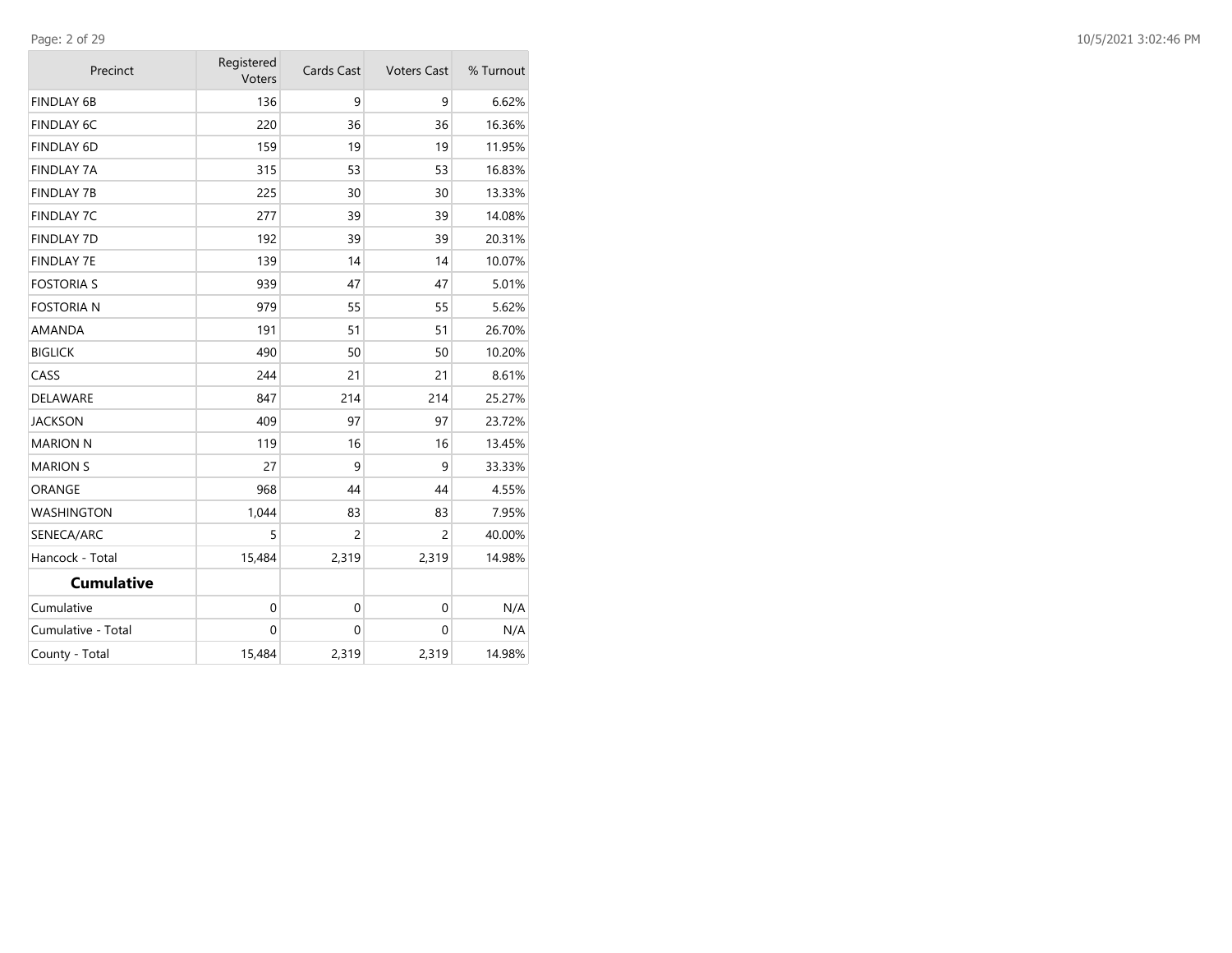#### **Findlay Council President (Vote for 1) Rep**

| Precinct          | Times Cast | Registerea<br><b>/oters</b> |
|-------------------|------------|-----------------------------|
| County<br>Hancock |            |                             |
| <b>FINDLAY 1A</b> | 19         | 0                           |
| <b>FINDLAY 1B</b> | 36         | 0                           |
| <b>FINDLAY 1C</b> | 14         | 0                           |
| <b>FINDLAY 1D</b> | 105        | 0                           |
| <b>FINDLAY 2A</b> | 100        | 0                           |
| <b>FINDLAY 2B</b> | 33         | 0                           |
| <b>FINDLAY 2C</b> | 72         | 0                           |
| <b>FINDLAY 2D</b> | 74         | 0                           |
| <b>FINDLAY 2E</b> | 83         | 0                           |
| <b>FINDLAY 3A</b> | 113        | 0                           |
| <b>FINDLAY 3B</b> | 54         | 0                           |
| <b>FINDLAY 3C</b> | 49         | 0                           |
| <b>FINDLAY 3D</b> | 36         | 0                           |
| <b>FINDLAY 4A</b> | 31         | 0                           |
| <b>FINDLAY 4B</b> | 18         | 0                           |
| FINDLAY 4C        | 38         | 0                           |
| <b>FINDLAY 4D</b> | 68         | 0                           |
| <b>FINDLAY 4E</b> | 30         | 0                           |
| <b>FINDLAY 5A</b> | 118        | 0                           |
| <b>FINDLAY 5B</b> | 67         | 0                           |
| <b>FINDLAY 5C</b> | 66         | 0                           |
| <b>FINDLAY 5D</b> | 108        | 0                           |
| <b>FINDLAY 5E</b> | 39         | 0                           |
| <b>FINDLAY 6A</b> | 20         | 0                           |
| <b>FINDLAY 6B</b> | 9          | 0                           |
| <b>FINDLAY 6C</b> | 36         | 0                           |
| <b>FINDLAY 6D</b> | 19         | 0                           |
| <b>FINDLAY 7A</b> | 53         | 0                           |

| Precinct          | John Harrington<br>(Rep) | <b>Total Votes</b> | Unresolved<br>Write-In |
|-------------------|--------------------------|--------------------|------------------------|
| County            |                          |                    |                        |
| <b>Hancock</b>    |                          |                    |                        |
| <b>FINDLAY 1A</b> | 18                       | 18                 | 0                      |
| <b>FINDLAY 1B</b> | 25                       | 25                 | 0                      |
| <b>FINDLAY 1C</b> | 12                       | 12                 | 0                      |
| <b>FINDLAY 1D</b> | 83                       | 83                 | 0                      |
| <b>FINDLAY 2A</b> | 87                       | 87                 | 0                      |
| <b>FINDLAY 2B</b> | 28                       | 28                 | 0                      |
| <b>FINDLAY 2C</b> | 57                       | 57                 | 0                      |
| <b>FINDLAY 2D</b> | 57                       | 57                 | 0                      |
| <b>FINDLAY 2E</b> | 61                       | 61                 | 0                      |
| <b>FINDLAY 3A</b> | 82                       | 82                 | 0                      |
| <b>FINDLAY 3B</b> | 38                       | 38                 | 0                      |
| <b>FINDLAY 3C</b> | 38                       | 38                 | 0                      |
| <b>FINDLAY 3D</b> | 26                       | 26                 | 0                      |
| <b>FINDLAY 4A</b> | 27                       | 27                 | 0                      |
| <b>FINDLAY 4B</b> | 11                       | 11                 | 0                      |
| FINDLAY 4C        | 33                       | 33                 | 0                      |
| <b>FINDLAY 4D</b> | 45                       | 45                 | 0                      |
| <b>FINDLAY 4E</b> | 26                       | 26                 | 0                      |
| <b>FINDLAY 5A</b> | 94                       | 94                 | 0                      |
| <b>FINDLAY 5B</b> | 53                       | 53                 | 0                      |
| <b>FINDLAY 5C</b> | 46                       | 46                 | 0                      |
| <b>FINDLAY 5D</b> | 72                       | 72                 | 0                      |
| <b>FINDLAY 5E</b> | 18                       | 18                 | 0                      |
| <b>FINDLAY 6A</b> | 10                       | 10                 | 0                      |
| <b>FINDLAY 6B</b> | 8                        | 8                  | 0                      |
| <b>FINDLAY 6C</b> | 31                       | 31                 | 0                      |
| FINDLAY 6D        | 14                       | 14                 | 0                      |
| <b>FINDLAY 7A</b> | 39                       | 39                 | 0                      |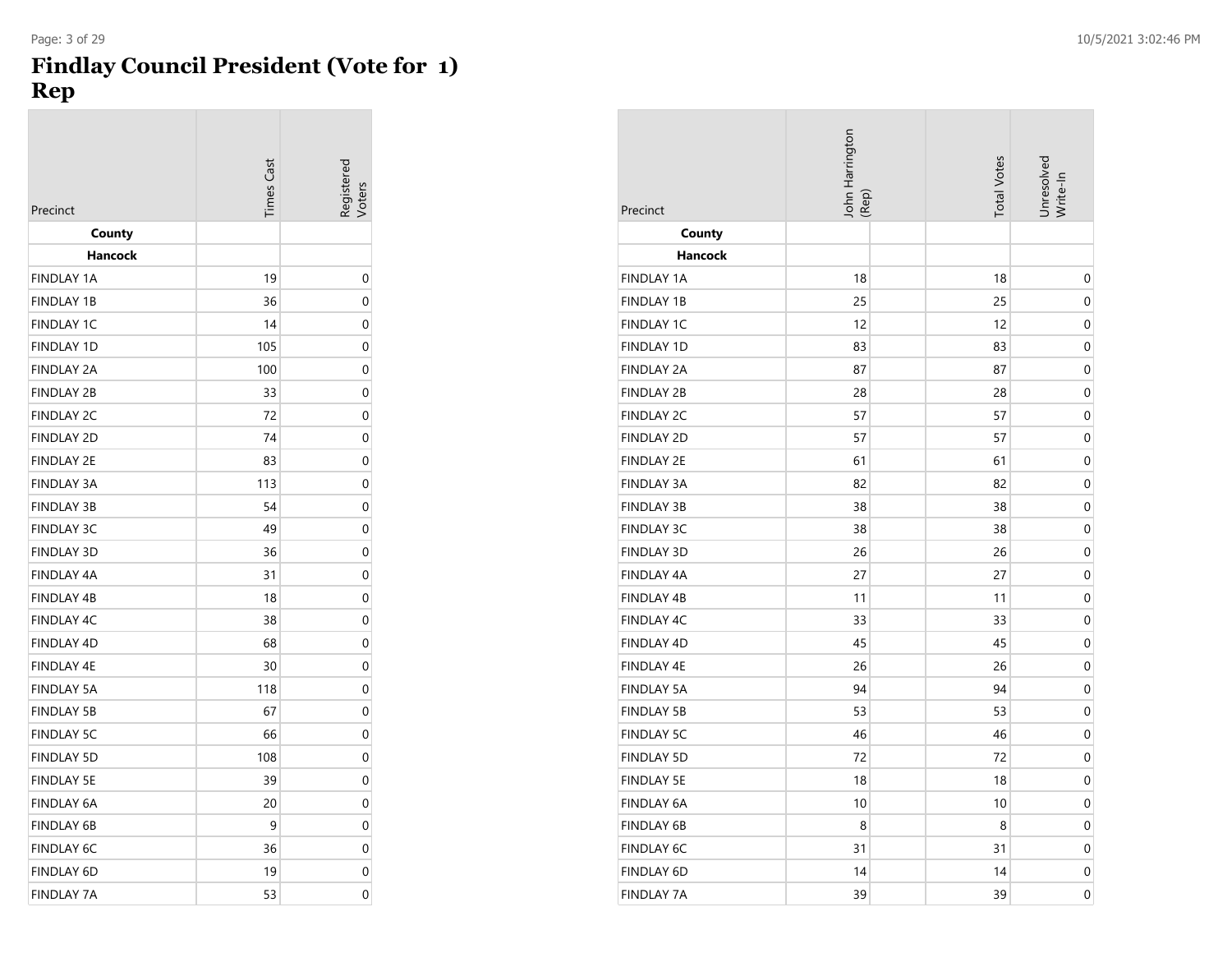Page: 4 of 29

**College** 

| Precinct           | <b>Times Cast</b> | Registered<br>Voters |
|--------------------|-------------------|----------------------|
| <b>FINDLAY 7B</b>  | 30                | 0                    |
| <b>FINDLAY 7C</b>  | 39                | 0                    |
| <b>FINDLAY 7D</b>  | 39                | 0                    |
| <b>FINDLAY 7E</b>  | 14                | 0                    |
| Hancock - Total    | 1,630             | 0                    |
| <b>Cumulative</b>  |                   |                      |
| Cumulative         | 0                 | 0                    |
| Cumulative - Total | 0                 | 0                    |
| County - Total     | 1,630             | 0                    |

| Precinct           | John Harrington<br>(Rep) | <b>Total Votes</b> | Unresolved<br>Write-In |
|--------------------|--------------------------|--------------------|------------------------|
| <b>FINDLAY 7B</b>  | 23                       | 23                 | 0                      |
| <b>FINDLAY 7C</b>  | 30                       | 30                 | $\Omega$               |
| <b>FINDLAY 7D</b>  | 28                       | 28                 | 0                      |
| <b>FINDLAY 7E</b>  | 12                       | 12                 | $\Omega$               |
| Hancock - Total    | 1,232                    | 1,232              | 0                      |
| <b>Cumulative</b>  |                          |                    |                        |
| Cumulative         | $\mathbf 0$              | 0                  | $\Omega$               |
| Cumulative - Total | $\mathbf 0$              | $\Omega$           | 0                      |
| County - Total     | 1,232                    | 1,232              | 0                      |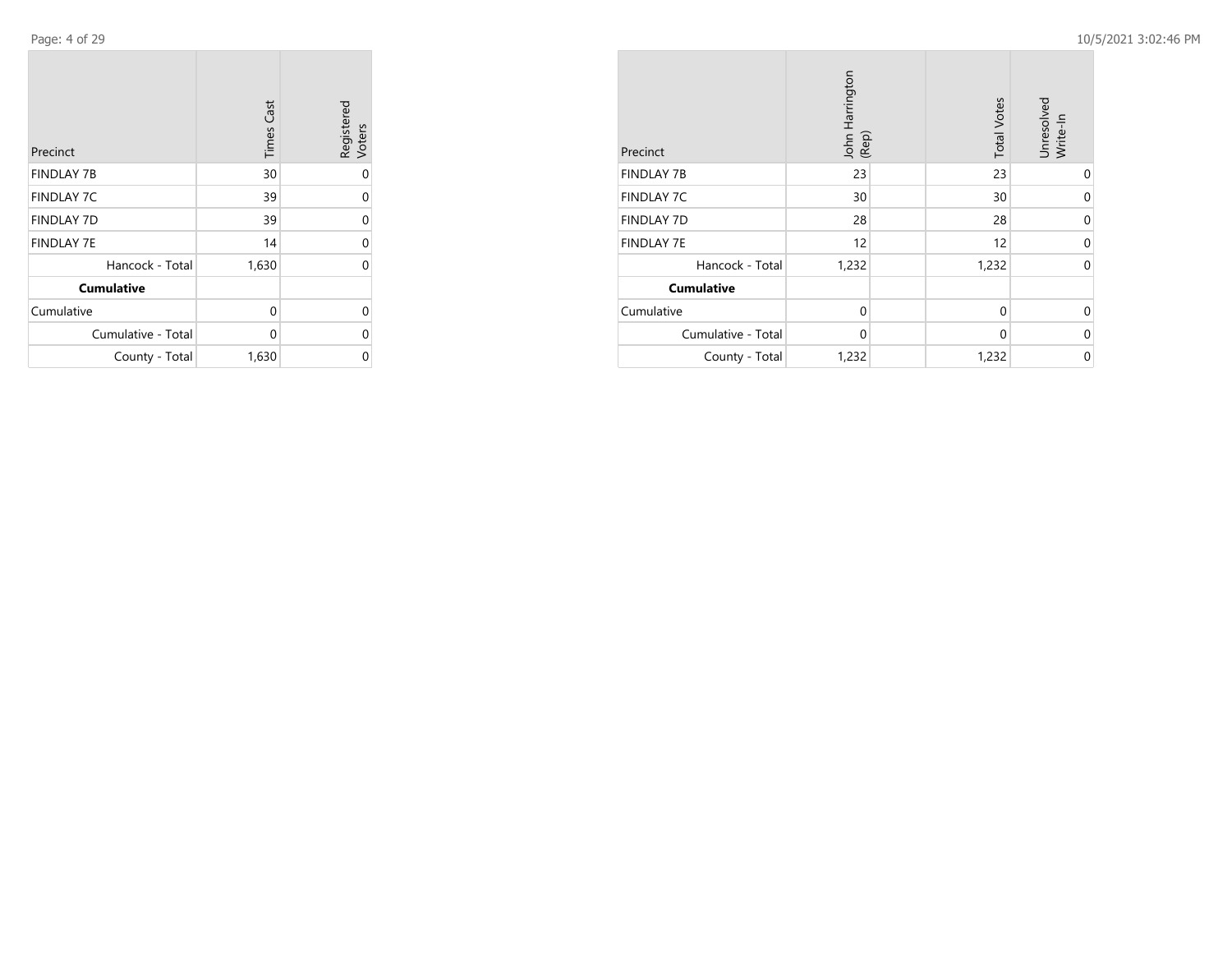#### **Findlay Treasurer (Vote for 1) Rep**

| Precinct          | limes Cas: |             |
|-------------------|------------|-------------|
| County            |            |             |
| Hancock           |            |             |
| <b>FINDLAY 1A</b> | 19         | 0           |
| <b>FINDLAY 1B</b> | 36         | 0           |
| <b>FINDLAY 1C</b> | 14         | 0           |
| <b>FINDLAY 1D</b> | 105        | 0           |
| <b>FINDLAY 2A</b> | 100        | 0           |
| <b>FINDLAY 2B</b> | 33         | 0           |
| <b>FINDLAY 2C</b> | 72         | $\mathbf 0$ |
| <b>FINDLAY 2D</b> | 74         | 0           |
| <b>FINDLAY 2E</b> | 83         | 0           |
| <b>FINDLAY 3A</b> | 113        | 0           |
| <b>FINDLAY 3B</b> | 54         | 0           |
| <b>FINDLAY 3C</b> | 49         | 0           |
| <b>FINDLAY 3D</b> | 36         | 0           |
| <b>FINDLAY 4A</b> | 31         | $\Omega$    |
| <b>FINDLAY 4B</b> | 18         | 0           |
| <b>FINDLAY 4C</b> | 38         | 0           |
| <b>FINDLAY 4D</b> | 68         | 0           |
| <b>FINDLAY 4E</b> | 30         | 0           |
| <b>FINDLAY 5A</b> | 118        | 0           |
| <b>FINDLAY 5B</b> | 67         | 0           |
| <b>FINDLAY 5C</b> | 66         | 0           |
| <b>FINDLAY 5D</b> | 108        | 0           |
| <b>FINDLAY 5E</b> | 39         | 0           |
| <b>FINDLAY 6A</b> | 20         | 0           |
| <b>FINDLAY 6B</b> | 9          | 0           |
| <b>FINDLAY 6C</b> | 36         | 0           |
| <b>FINDLAY 6D</b> | 19         | 0           |
| <b>FINDLAY 7A</b> | 53         | $\Omega$    |

| Precinct          | Susan Jo Hite<br>(Rep) | <b>Total Votes</b> | Unresolved<br>Write-In |
|-------------------|------------------------|--------------------|------------------------|
| County            |                        |                    |                        |
| <b>Hancock</b>    |                        |                    |                        |
| <b>FINDLAY 1A</b> | 17                     | 17                 | 0                      |
| <b>FINDLAY 1B</b> | 21                     | 21                 | 0                      |
| <b>FINDLAY 1C</b> | 13                     | 13                 | 0                      |
| <b>FINDLAY 1D</b> | 87                     | 87                 | 0                      |
| <b>FINDLAY 2A</b> | 84                     | 84                 | 0                      |
| <b>FINDLAY 2B</b> | 28                     | 28                 | 0                      |
| <b>FINDLAY 2C</b> | 51                     | 51                 | 0                      |
| <b>FINDLAY 2D</b> | 59                     | 59                 | 0                      |
| <b>FINDLAY 2E</b> | 63                     | 63                 | 0                      |
| <b>FINDLAY 3A</b> | 83                     | 83                 | 0                      |
| <b>FINDLAY 3B</b> | 40                     | 40                 | 0                      |
| <b>FINDLAY 3C</b> | 37                     | 37                 | $\mathbf 0$            |
| <b>FINDLAY 3D</b> | 29                     | 29                 | 0                      |
| <b>FINDLAY 4A</b> | 28                     | 28                 | 0                      |
| <b>FINDLAY 4B</b> | 12                     | 12                 | 0                      |
| <b>FINDLAY 4C</b> | 33                     | 33                 | 0                      |
| <b>FINDLAY 4D</b> | 45                     | 45                 | 0                      |
| <b>FINDLAY 4E</b> | 27                     | 27                 | 0                      |
| <b>FINDLAY 5A</b> | 97                     | 97                 | 0                      |
| <b>FINDLAY 5B</b> | 53                     | 53                 | 0                      |
| <b>FINDLAY 5C</b> | 48                     | 48                 | 0                      |
| <b>FINDLAY 5D</b> | 75                     | 75                 | 0                      |
| <b>FINDLAY 5E</b> | 26                     | 26                 | 0                      |
| <b>FINDLAY 6A</b> | 15                     | 15                 | 0                      |
| <b>FINDLAY 6B</b> | 8                      | 8                  | 0                      |
| <b>FINDLAY 6C</b> | 29                     | 29                 | 0                      |
| <b>FINDLAY 6D</b> | 15                     | 15                 | 0                      |
| <b>FINDLAY 7A</b> | 40                     | 40                 | $\mathbf 0$            |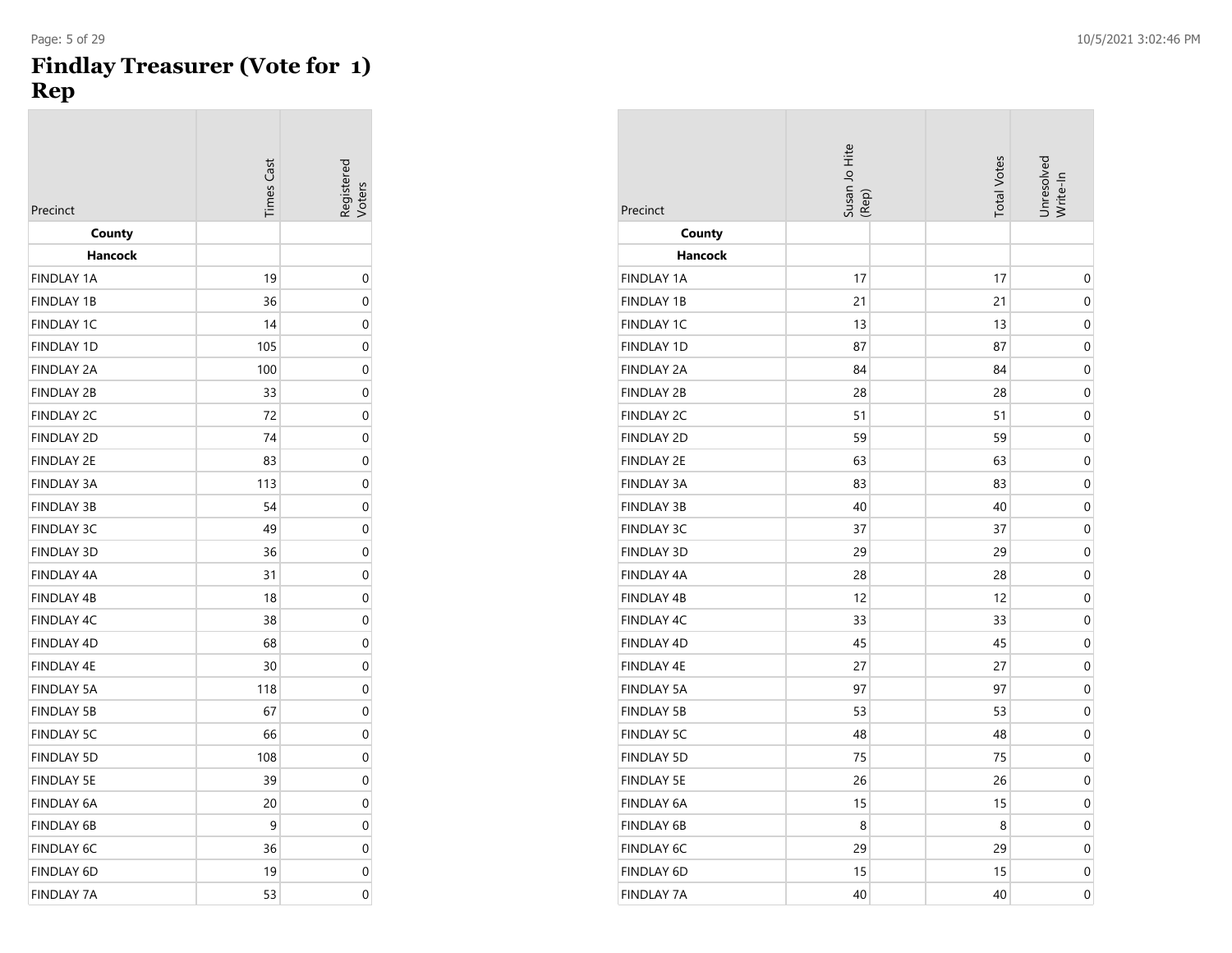Page: 6 of 29

**College** 

| Precinct           | <b>Times Cast</b> | Registered<br>Voters |
|--------------------|-------------------|----------------------|
| <b>FINDLAY 7B</b>  | 30                | 0                    |
| <b>FINDLAY 7C</b>  | 39                | 0                    |
| <b>FINDLAY 7D</b>  | 39                | 0                    |
| <b>FINDLAY 7E</b>  | 14                | 0                    |
| Hancock - Total    | 1,630             | 0                    |
| <b>Cumulative</b>  |                   |                      |
| Cumulative         | 0                 | 0                    |
| Cumulative - Total | 0                 | 0                    |
| County - Total     | 1,630             | 0                    |

| Precinct           | Susan Jo Hite<br>(Rep) | <b>Total Votes</b> | Unresolved<br>Write-In |
|--------------------|------------------------|--------------------|------------------------|
| <b>FINDLAY 7B</b>  | 24                     | 24                 | 0                      |
| <b>FINDLAY 7C</b>  | 30                     | 30                 | 0                      |
| <b>FINDLAY 7D</b>  | 32                     | 32                 | $\Omega$               |
| <b>FINDLAY 7E</b>  | 13                     | 13                 | 0                      |
| Hancock - Total    | 1,262                  | 1,262              | $\Omega$               |
| <b>Cumulative</b>  |                        |                    |                        |
| Cumulative         | $\Omega$               | 0                  | $\Omega$               |
| Cumulative - Total | 0                      | 0                  | 0                      |
| County - Total     | 1,262                  | 1,262              | 0                      |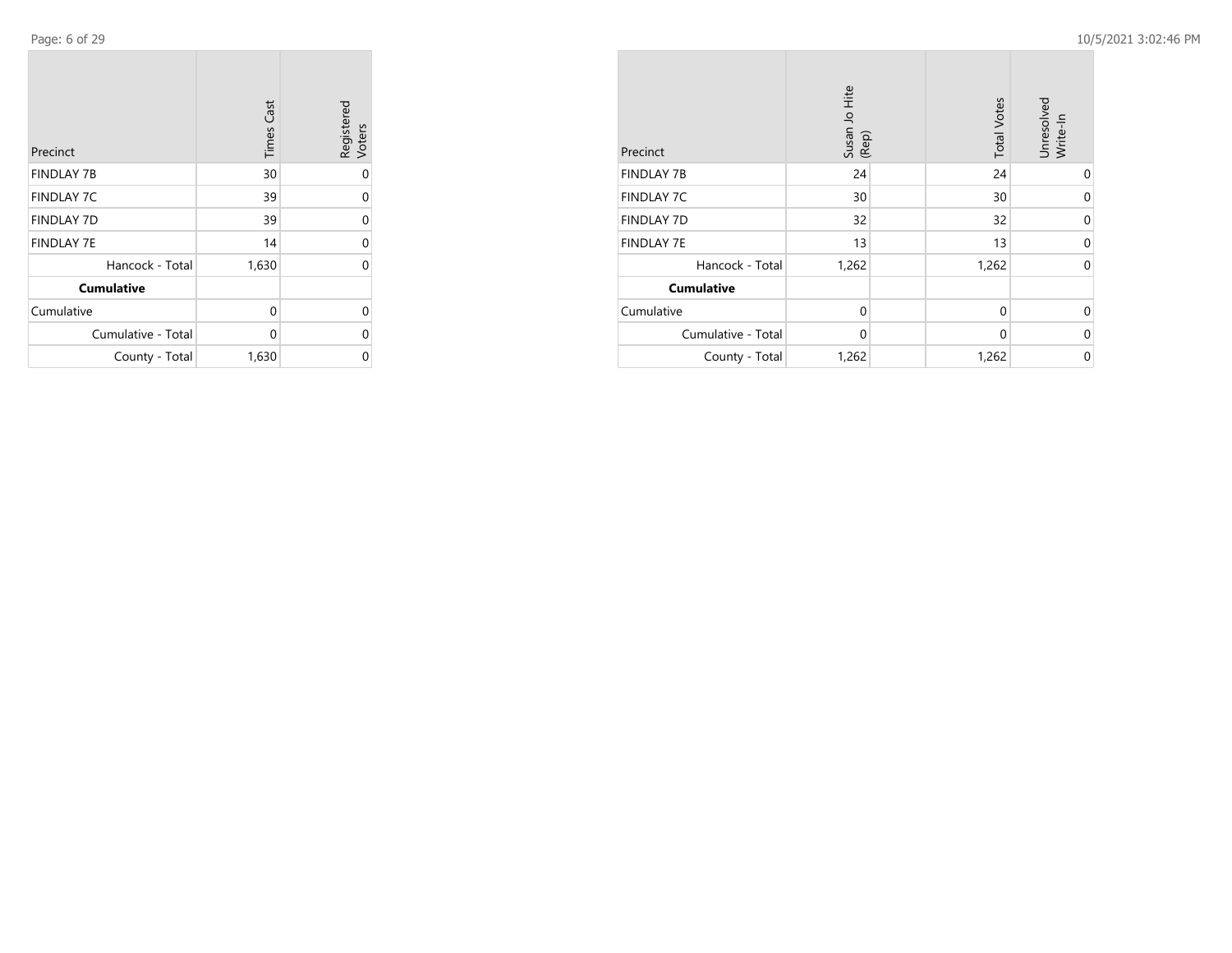#### **Findlay Council At Large (Vote for 3) Rep**

| Precinct                     | <b>Times</b> Cast | Registerec<br><b>/oters</b> |
|------------------------------|-------------------|-----------------------------|
| County                       |                   |                             |
| Hancock<br><b>FINDLAY 1A</b> | 19                |                             |
| <b>FINDLAY 1B</b>            | 36                | 0<br>0                      |
| <b>FINDLAY 1C</b>            | 14                | 0                           |
| <b>FINDLAY 1D</b>            | 105               | 0                           |
| <b>FINDLAY 2A</b>            | 100               | 0                           |
| <b>FINDLAY 2B</b>            | 33                | 0                           |
| <b>FINDLAY 2C</b>            | 72                | 0                           |
| <b>FINDLAY 2D</b>            | 74                | 0                           |
| <b>FINDLAY 2E</b>            | 83                | 0                           |
| <b>FINDLAY 3A</b>            | 113               | 0                           |
| <b>FINDLAY 3B</b>            | 54                | 0                           |
| <b>FINDLAY 3C</b>            | 49                | 0                           |
| <b>FINDLAY 3D</b>            | 36                | 0                           |
| <b>FINDLAY 4A</b>            | 31                | 0                           |
| <b>FINDLAY 4B</b>            | 18                | 0                           |
| <b>FINDLAY 4C</b>            | 38                | 0                           |
| <b>FINDLAY 4D</b>            | 68                | 0                           |
| <b>FINDLAY 4E</b>            | 30                | 0                           |
| <b>FINDLAY 5A</b>            | 118               | 0                           |
| <b>FINDLAY 5B</b>            | 67                | 0                           |
| <b>FINDLAY 5C</b>            | 66                | 0                           |
| <b>FINDLAY 5D</b>            | 108               | 0                           |
| <b>FINDLAY 5E</b>            | 39                | 0                           |
| <b>FINDLAY 6A</b>            | 20                | 0                           |
| <b>FINDLAY 6B</b>            | 9                 | 0                           |
| <b>FINDLAY 6C</b>            | 36                | 0                           |
| FINDLAY 6D                   | 19                | 0                           |
| <b>FINDLAY 7A</b>            | 53                | 0                           |

| Precinct          | Holly Frische<br>(Rep) | Randy Greeno<br>(Rep) |
|-------------------|------------------------|-----------------------|
| County            |                        |                       |
| Hancock           |                        |                       |
| <b>FINDLAY 1A</b> | 12                     | 15                    |
| <b>FINDLAY 1B</b> | 19                     | 27                    |
| <b>FINDLAY 1C</b> | 12                     | 9                     |
| <b>FINDLAY 1D</b> | 50                     | 75                    |
| <b>FINDLAY 2A</b> | 42                     | 81                    |
| <b>FINDLAY 2B</b> | 12                     | 22                    |
| <b>FINDLAY 2C</b> | 26                     | 55                    |
| <b>FINDLAY 2D</b> | 27                     | 64                    |
| <b>FINDLAY 2E</b> | 26                     | 59                    |
| <b>FINDLAY 3A</b> | 35                     | 93                    |
| <b>FINDLAY 3B</b> | 28                     | 38                    |
| <b>FINDLAY 3C</b> | 22                     | 36                    |
| <b>FINDLAY 3D</b> | 18                     | 27                    |
| FINDLAY 4A        | 16                     | 24                    |
| <b>FINDLAY 4B</b> | 10                     | 14                    |
| <b>FINDLAY 4C</b> | 16                     | 36                    |
| <b>FINDLAY 4D</b> | 30                     | 53                    |
| <b>FINDLAY 4E</b> | 14                     | 23                    |
| <b>FINDLAY 5A</b> | 40                     | 94                    |
| <b>FINDLAY 5B</b> | 14                     | 62                    |
| <b>FINDLAY 5C</b> | 35                     | 55                    |
| <b>FINDLAY 5D</b> | 43                     | 90                    |
| <b>FINDLAY 5E</b> | 26                     | 27                    |
| <b>FINDLAY 6A</b> | 12                     | 18                    |
| <b>FINDLAY 6B</b> | 3                      | 8                     |
| <b>FINDLAY 6C</b> | 17                     | 33                    |
| FINDLAY 6D        | 13                     | 13                    |
| <b>FINDLAY 7A</b> | 28                     | 37                    |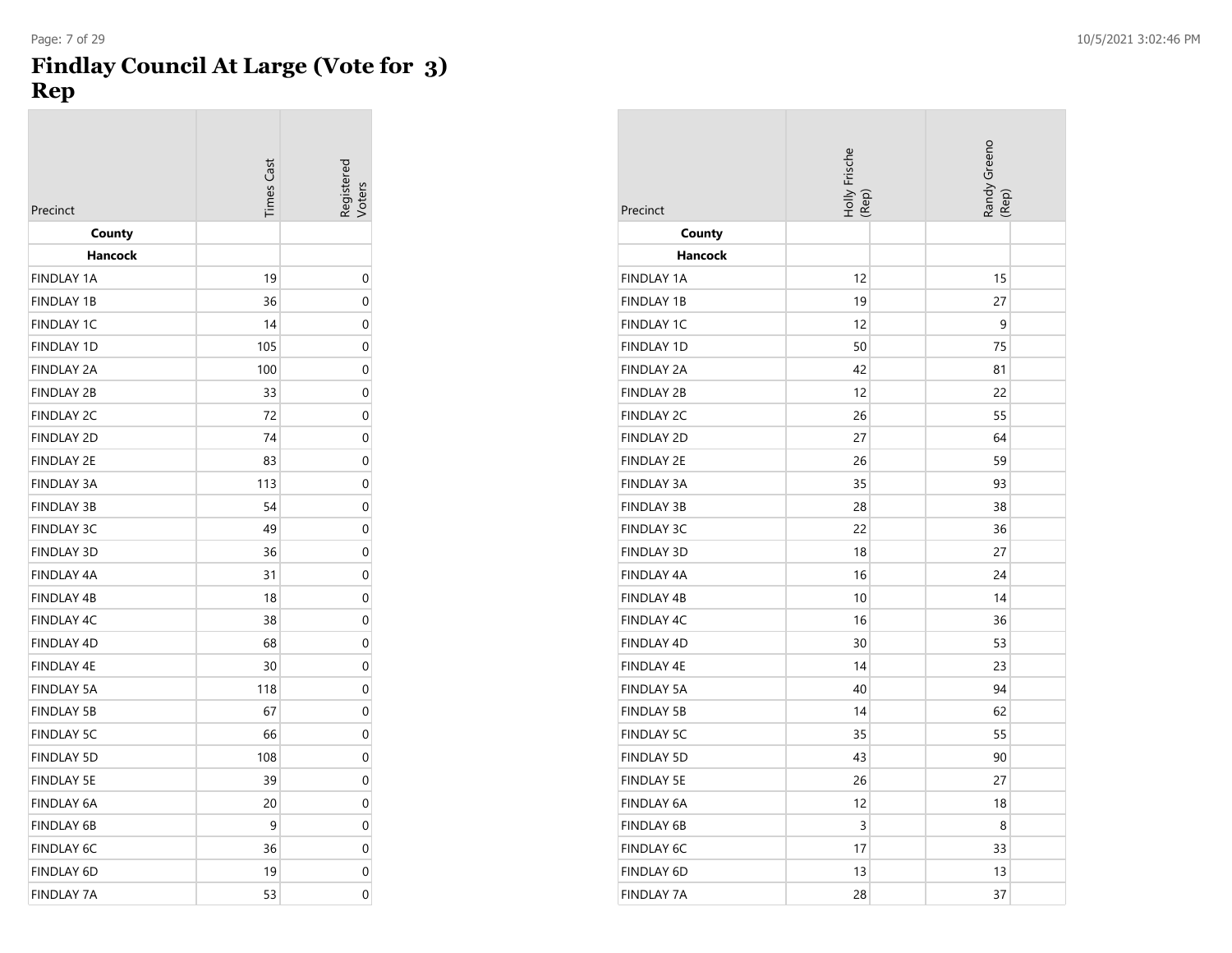| Precinct          | Grant C. Russel<br>(Rep) | Jeffrey D. Wobser<br>(Rep) | <b>Total Votes</b> | Unresolved<br>Write-In |
|-------------------|--------------------------|----------------------------|--------------------|------------------------|
| County            |                          |                            |                    |                        |
| <b>Hancock</b>    |                          |                            |                    |                        |
| <b>FINDLAY 1A</b> | 5                        | 9                          | 41                 | $\boldsymbol{0}$       |
| <b>FINDLAY 1B</b> | 12                       | 17                         | 75                 | $\boldsymbol{0}$       |
| FINDLAY 1C        | $\overline{7}$           | $\sqrt{6}$                 | 34                 | $\boldsymbol{0}$       |
| <b>FINDLAY 1D</b> | 62                       | 72                         | 259                | $\boldsymbol{0}$       |
| <b>FINDLAY 2A</b> | 52                       | 74                         | 249                | $\boldsymbol{0}$       |
| <b>FINDLAY 2B</b> | 20                       | 24                         | 78                 | $\boldsymbol{0}$       |
| <b>FINDLAY 2C</b> | 46                       | 52                         | 179                | $\boldsymbol{0}$       |
| <b>FINDLAY 2D</b> | 49                       | 59                         | 199                | $\mathbf 0$            |
| <b>FINDLAY 2E</b> | 56                       | 63                         | 204                | 0                      |
| <b>FINDLAY 3A</b> | 71                       | 87                         | 286                | $\boldsymbol{0}$       |
| <b>FINDLAY 3B</b> | 23                       | 33                         | 122                | $\boldsymbol{0}$       |
| <b>FINDLAY 3C</b> | 20                       | 32                         | 110                | $\boldsymbol{0}$       |
| <b>FINDLAY 3D</b> | 17                       | 21                         | 83                 | $\boldsymbol{0}$       |
| FINDLAY 4A        | 17                       | 15                         | 72                 | $\pmb{0}$              |
| FINDLAY 4B        | 10                       | 12                         | 46                 | $\pmb{0}$              |
| FINDLAY 4C        | 16                       | 28                         | 96                 | $\boldsymbol{0}$       |
| FINDLAY 4D        | 37                       | 43                         | 163                | $\boldsymbol{0}$       |
| FINDLAY 4E        | 14                       | 19                         | 70                 | $\boldsymbol{0}$       |
| <b>FINDLAY 5A</b> | 74                       | 76                         | 284                | $\boldsymbol{0}$       |
| <b>FINDLAY 5B</b> | 50                       | 55                         | 181                | $\boldsymbol{0}$       |
| <b>FINDLAY 5C</b> | 27                       | 46                         | 163                | $\boldsymbol{0}$       |
| <b>FINDLAY 5D</b> | 52                       | 75                         | 260                | $\boldsymbol{0}$       |
| <b>FINDLAY 5E</b> | 21                       | 25                         | 99                 | $\boldsymbol{0}$       |
| FINDLAY 6A        | 6                        | 12                         | 48                 | $\boldsymbol{0}$       |
| FINDLAY 6B        | 8                        | 6                          | 25                 | $\boldsymbol{0}$       |
| FINDLAY 6C        | 23                       | 24                         | 97                 | $\boldsymbol{0}$       |
| FINDLAY 6D        | 8                        | 8                          | 42                 | $\boldsymbol{0}$       |
| <b>FINDLAY 7A</b> | 32                       | 28                         | 125                | $\boldsymbol{0}$       |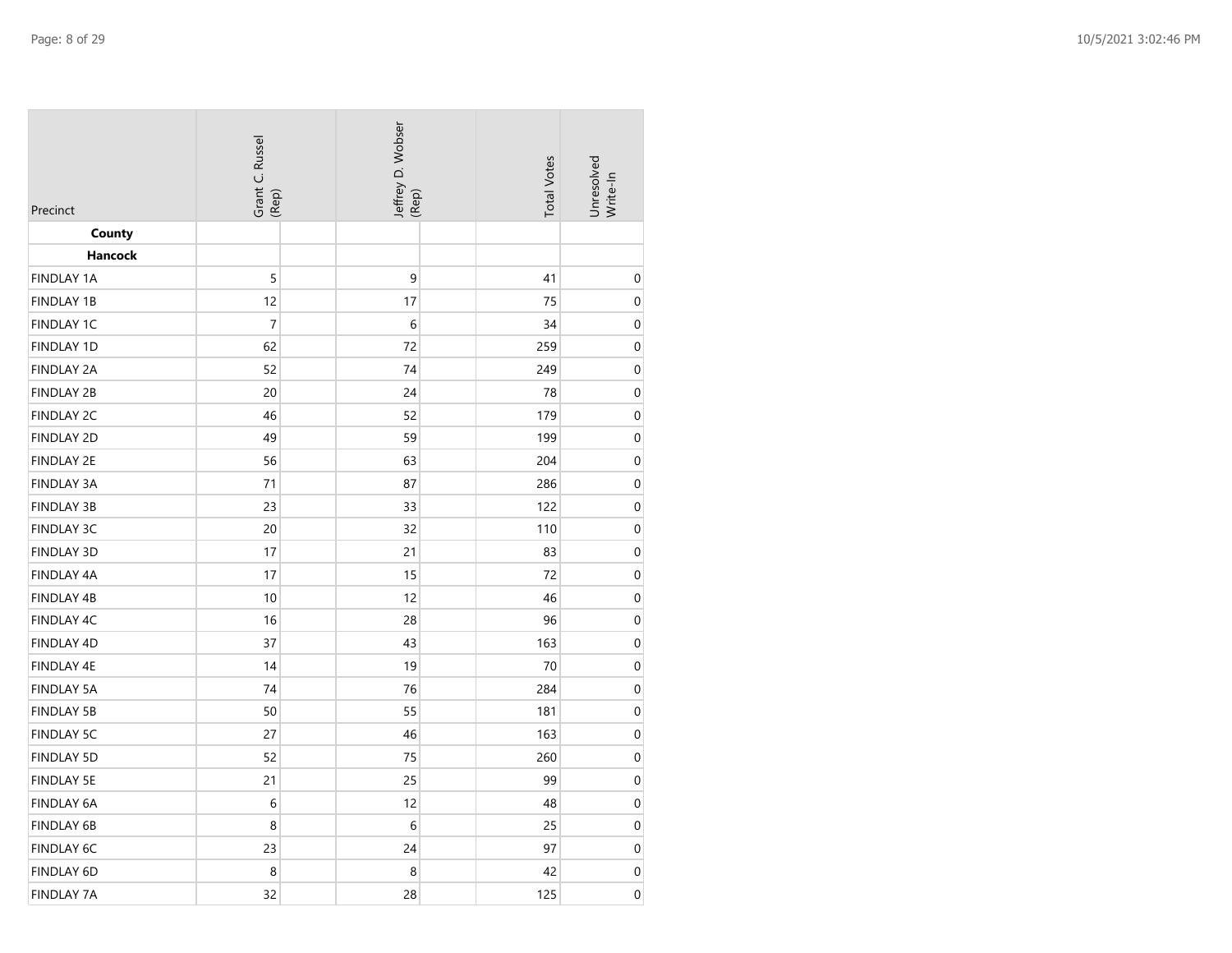Page: 9 of 29

**College** 

 $\overline{\phantom{a}}$ 

| Precinct           | <b>Times Cast</b> | Registered<br>Voters |
|--------------------|-------------------|----------------------|
| <b>FINDLAY 7B</b>  | 30                | 0                    |
| <b>FINDLAY 7C</b>  | 39                | 0                    |
| <b>FINDLAY 7D</b>  | 39                | 0                    |
| <b>FINDLAY 7E</b>  | 14                | 0                    |
| Hancock - Total    | 1,630             | 0                    |
| <b>Cumulative</b>  |                   |                      |
| Cumulative         | 0                 | 0                    |
| Cumulative - Total | $\Omega$          | 0                    |
| County - Total     | 1,630             | ი                    |

| Precinct           | Holly Frische<br>(Rep) |  | Randy Greeno<br>(Rep) |  |
|--------------------|------------------------|--|-----------------------|--|
| <b>FINDLAY 7B</b>  | 17                     |  | 24                    |  |
| <b>FINDLAY 7C</b>  | 21                     |  | 31                    |  |
| <b>FINDLAY 7D</b>  | 23                     |  | 29                    |  |
| <b>FINDLAY 7E</b>  | 4                      |  | 10                    |  |
| Hancock - Total    | 711                    |  | 1,282                 |  |
| <b>Cumulative</b>  |                        |  |                       |  |
| Cumulative         | $\Omega$               |  | $\Omega$              |  |
| Cumulative - Total | $\Omega$               |  | $\Omega$              |  |
| County - Total     | 711                    |  | 1,282                 |  |

 $\sim$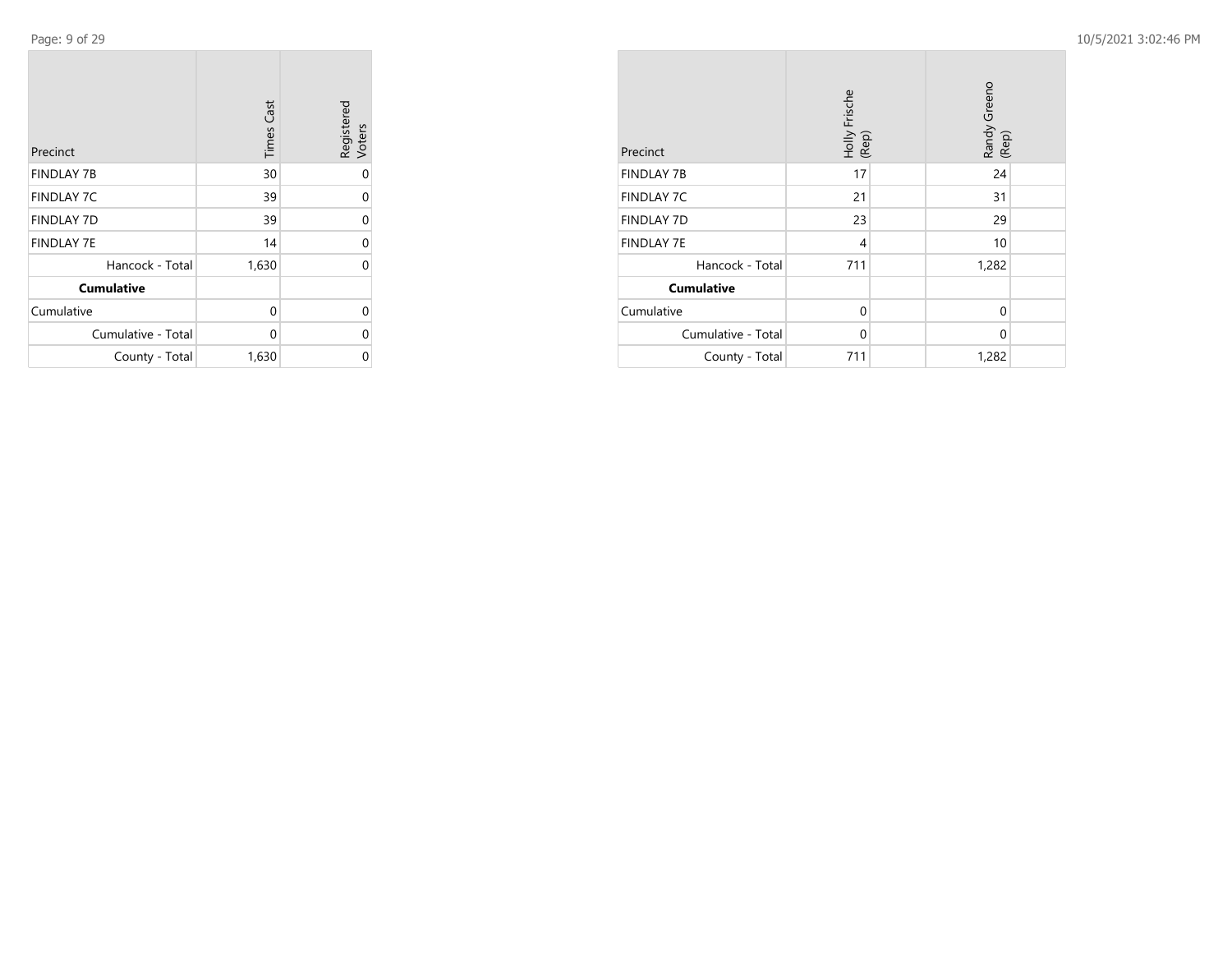| Precinct           | Russel<br>Grant C.<br>(Rep) | Jeffrey D. Wobser<br>(Rep) | <b>Total Votes</b> | Unresolved<br>Write-In |
|--------------------|-----------------------------|----------------------------|--------------------|------------------------|
| <b>FINDLAY 7B</b>  | 18                          | 18                         | 77                 | $\mathbf 0$            |
| <b>FINDLAY 7C</b>  | 18                          | 23                         | 93                 | 0                      |
| <b>FINDLAY 7D</b>  | 17                          | 24                         | 93                 | 0                      |
| <b>FINDLAY 7E</b>  | 7                           | 11                         | 32                 | 0                      |
| Hancock - Total    | 895                         | 1,097                      | 3,985              | $\mathbf 0$            |
| <b>Cumulative</b>  |                             |                            |                    |                        |
| Cumulative         | $\Omega$                    | $\mathbf 0$                | $\Omega$           | $\Omega$               |
| Cumulative - Total | $\Omega$                    | $\mathbf{0}$               | $\Omega$           | $\Omega$               |
| County - Total     | 895                         | 1,097                      | 3,985              | 0                      |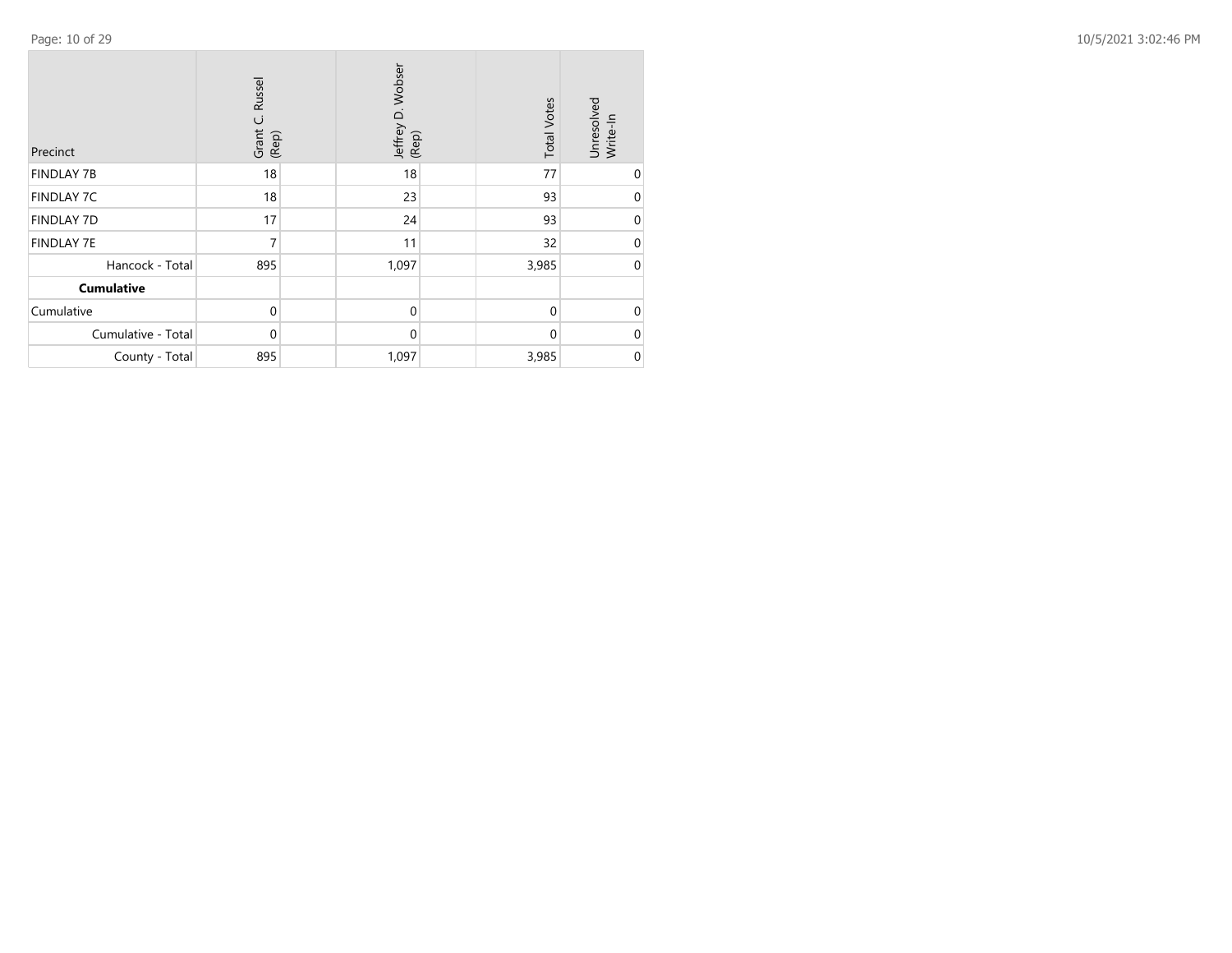### **Findlay Council Member - 1st Ward (Vote for 1) Rep**

| Precinct           | <b>Times Cast</b> | Registered<br>Voters |
|--------------------|-------------------|----------------------|
| County             |                   |                      |
| <b>Hancock</b>     |                   |                      |
| <b>FINDLAY 1A</b>  | 19                | 0                    |
| <b>FINDLAY 1B</b>  | 36                | 0                    |
| <b>FINDLAY 1C</b>  | 14                | 0                    |
| <b>FINDLAY 1D</b>  | 105               | $\Omega$             |
| Hancock - Total    | 174               | 0                    |
| <b>Cumulative</b>  |                   |                      |
| Cumulative         | 0                 | 0                    |
| Cumulative - Total | 0                 | 0                    |
| County - Total     | 174               | 0                    |

|                    | Bud Haas, Jr.<br>(Rep) | Brad Wisener<br>(Rep) | <b>Total Votes</b> |
|--------------------|------------------------|-----------------------|--------------------|
| Precinct           |                        |                       |                    |
| County             |                        |                       |                    |
| <b>Hancock</b>     |                        |                       |                    |
| <b>FINDLAY 1A</b>  | 6                      | 12                    | 18                 |
| <b>FINDLAY 1B</b>  | 20                     | 15                    | 35                 |
| <b>FINDLAY 1C</b>  | 8                      | 6                     | 14                 |
| <b>FINDLAY 1D</b>  | 39                     | 52                    | 91                 |
| Hancock - Total    | 73                     | 85                    | 158                |
| <b>Cumulative</b>  |                        |                       |                    |
| Cumulative         | $\mathbf{0}$           | $\mathbf 0$           | $\mathbf 0$        |
| Cumulative - Total | $\mathbf{0}$           | $\mathbf{0}$          | $\mathbf 0$        |
| County - Total     | 73                     | 85                    | 158                |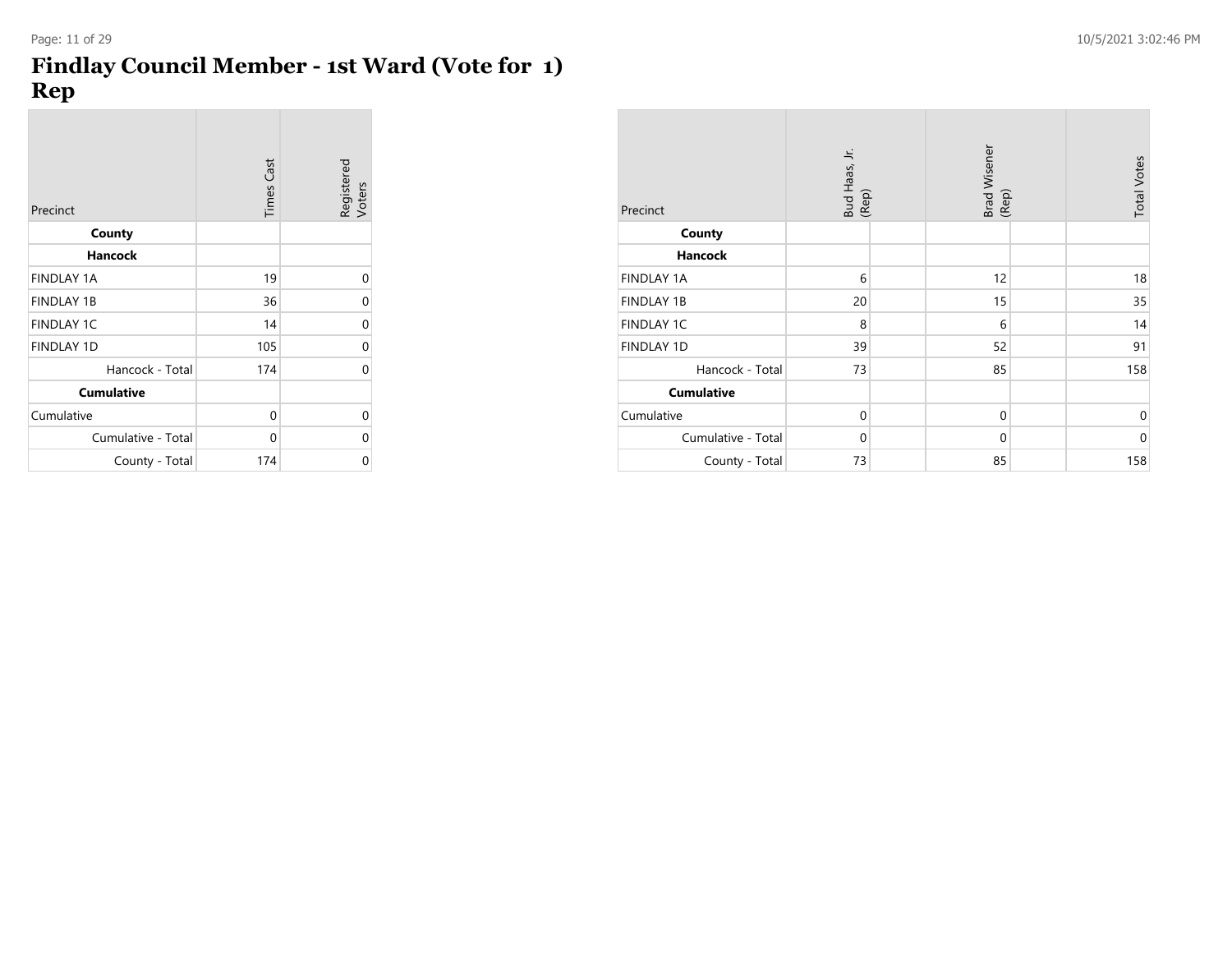| Precinct           | Unresolved<br>Write-In |
|--------------------|------------------------|
| County             |                        |
| Hancock            |                        |
| <b>FINDLAY 1A</b>  | 0                      |
| <b>FINDLAY 1B</b>  | 0                      |
| <b>FINDLAY 1C</b>  | 0                      |
| <b>FINDLAY 1D</b>  | 0                      |
| Hancock - Total    | $\Omega$               |
| <b>Cumulative</b>  |                        |
| Cumulative         | 0                      |
| Cumulative - Total | 0                      |
| County - Total     | 0                      |

the control of the control of the control of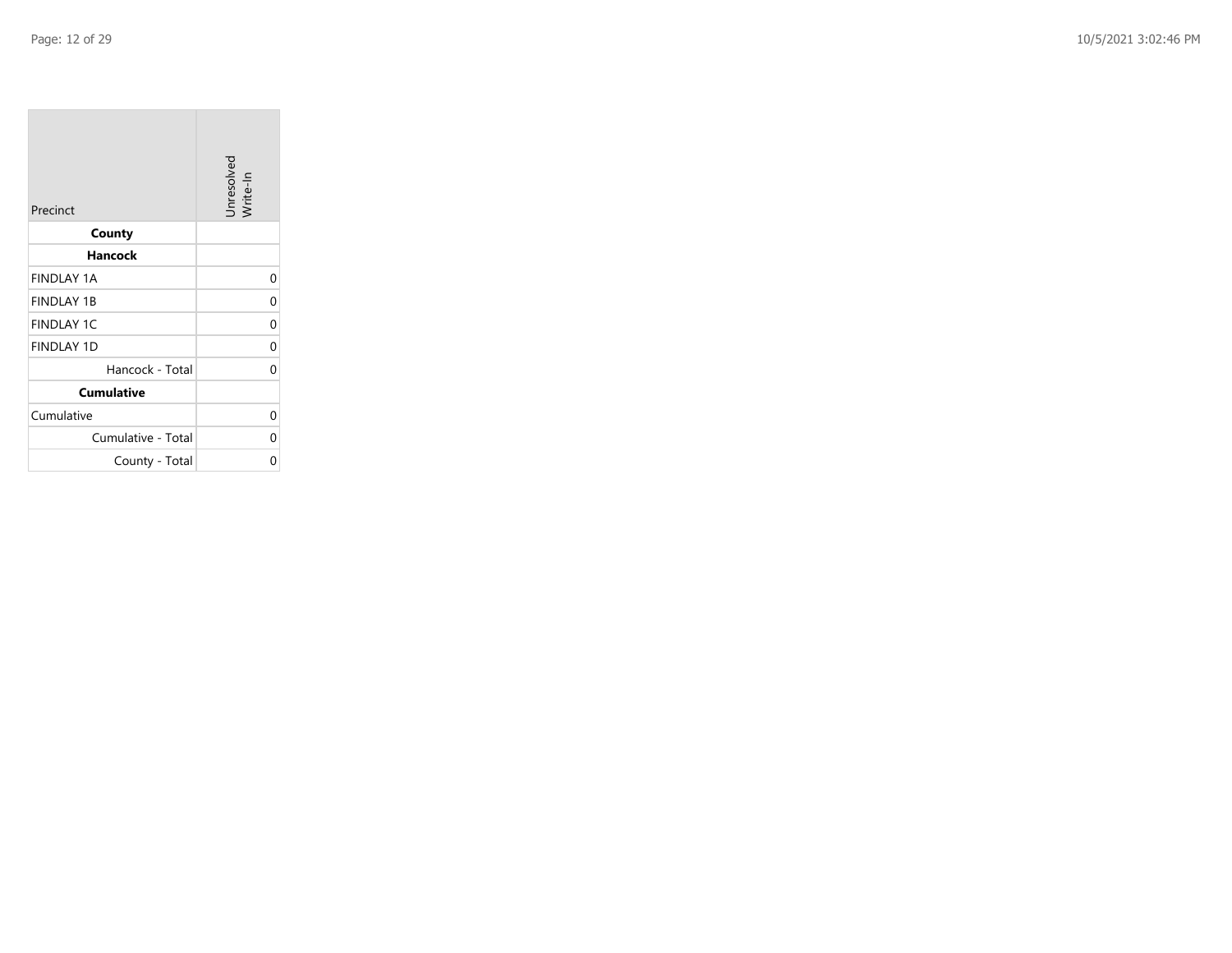### **Findlay Council Member - 2nd Ward (Vote for 1) Rep**

| Precinct           | <b>Times Cast</b> | Registered<br>Voters |
|--------------------|-------------------|----------------------|
| County             |                   |                      |
| <b>Hancock</b>     |                   |                      |
| <b>FINDLAY 2A</b>  | 100               | 0                    |
| <b>FINDLAY 2B</b>  | 33                | 0                    |
| <b>FINDLAY 2C</b>  | 72                | 0                    |
| <b>FINDLAY 2D</b>  | 74                | 0                    |
| <b>FINDLAY 2E</b>  | 83                | 0                    |
| Hancock - Total    | 362               | 0                    |
| <b>Cumulative</b>  |                   |                      |
| Cumulative         | 0                 | 0                    |
| Cumulative - Total | 0                 | 0                    |
| County - Total     | 362               | 0                    |

| Precinct           | Dennis Hellmann<br>(Rep) | <b>Total Votes</b> | Unresolved<br>Write-In |
|--------------------|--------------------------|--------------------|------------------------|
| County             |                          |                    |                        |
| <b>Hancock</b>     |                          |                    |                        |
| <b>FINDLAY 2A</b>  | 82                       | 82                 | $\mathbf{0}$           |
| <b>FINDLAY 2B</b>  | 28                       | 28                 | $\mathbf{0}$           |
| FINDLAY 2C         | 51                       | 51                 | $\mathbf 0$            |
| <b>FINDLAY 2D</b>  | 61                       | 61                 | $\mathbf 0$            |
| <b>FINDLAY 2E</b>  | 65                       | 65                 | $\overline{0}$         |
| Hancock - Total    | 287                      | 287                | $\mathbf 0$            |
| <b>Cumulative</b>  |                          |                    |                        |
| Cumulative         | $\mathbf{0}$             | $\mathbf{0}$       | $\mathbf{0}$           |
| Cumulative - Total | $\mathbf{0}$             | $\mathbf 0$        | $\mathbf{0}$           |
| County - Total     | 287                      | 287                | $\mathbf 0$            |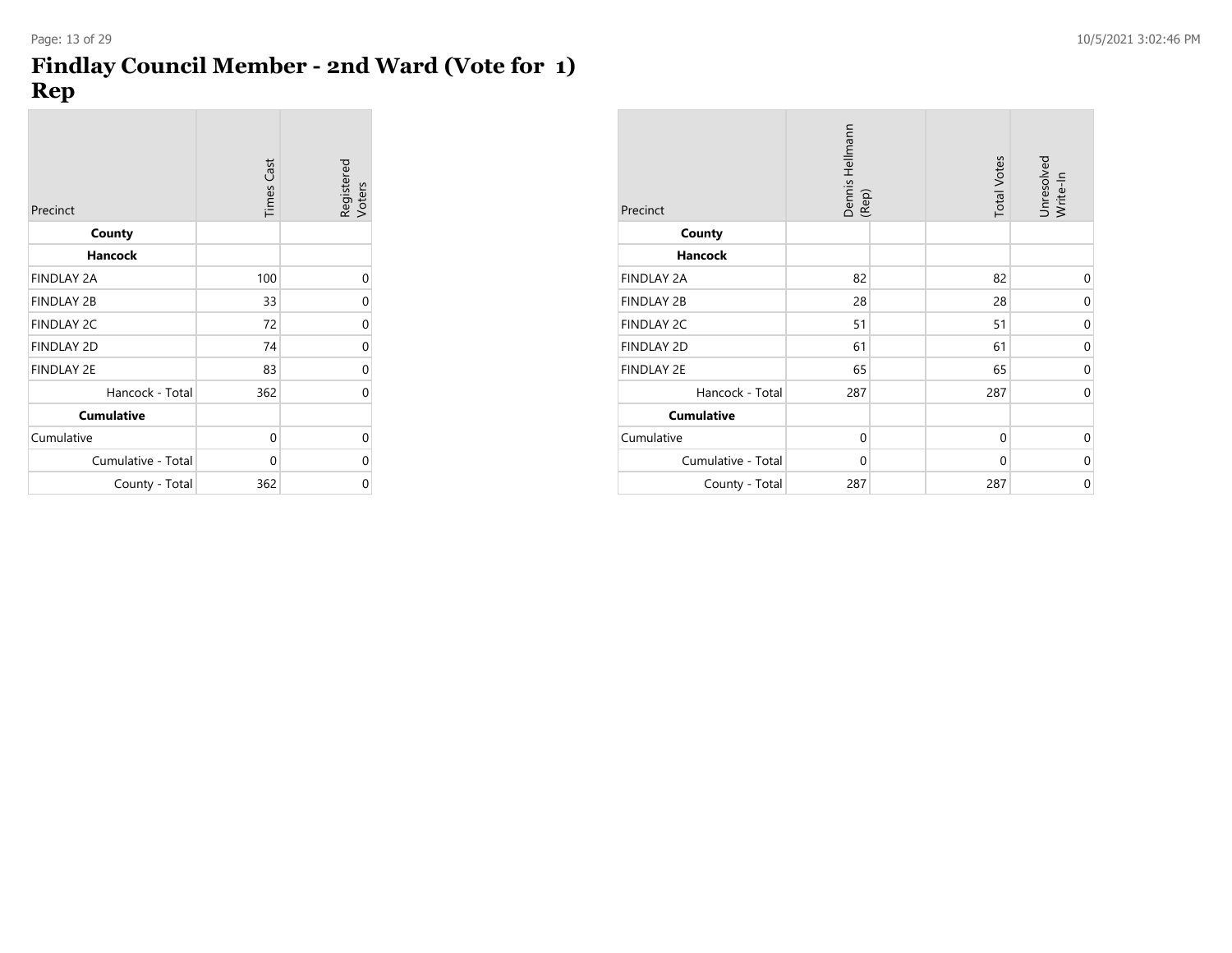### **Findlay Council Member - 3rd Ward (Vote for 1) Rep**

| Precinct           | <b>Times Cast</b> | Registered<br>Voters |
|--------------------|-------------------|----------------------|
| County             |                   |                      |
| Hancock            |                   |                      |
| <b>FINDLAY 3A</b>  | 113               | 0                    |
| <b>FINDLAY 3B</b>  | 54                | 0                    |
| <b>FINDLAY 3C</b>  | 49                | 0                    |
| <b>FINDLAY 3D</b>  | 36                | 0                    |
| Hancock - Total    | 252               | 0                    |
| <b>Cumulative</b>  |                   |                      |
| Cumulative         | 0                 | 0                    |
| Cumulative - Total | $\Omega$          | 0                    |
| County - Total     | 252               | 0                    |

| Precinct           | Beth Warnecke<br>(Rep) | <b>Total Votes</b> | Unresolved<br>Write-In |
|--------------------|------------------------|--------------------|------------------------|
| County             |                        |                    |                        |
| <b>Hancock</b>     |                        |                    |                        |
| <b>FINDLAY 3A</b>  | 87                     | 87                 | 0                      |
| <b>FINDLAY 3B</b>  | 42                     | 42                 | 0                      |
| <b>FINDLAY 3C</b>  | 37                     | 37                 | $\mathbf 0$            |
| <b>FINDLAY 3D</b>  | 28                     | 28                 | 0                      |
| Hancock - Total    | 194                    | 194                | $\mathbf 0$            |
| <b>Cumulative</b>  |                        |                    |                        |
| Cumulative         | $\mathbf 0$            | $\mathbf{0}$       | $\mathbf 0$            |
| Cumulative - Total | $\mathbf 0$            | $\mathbf 0$        | 0                      |
| County - Total     | 194                    | 194                | 0                      |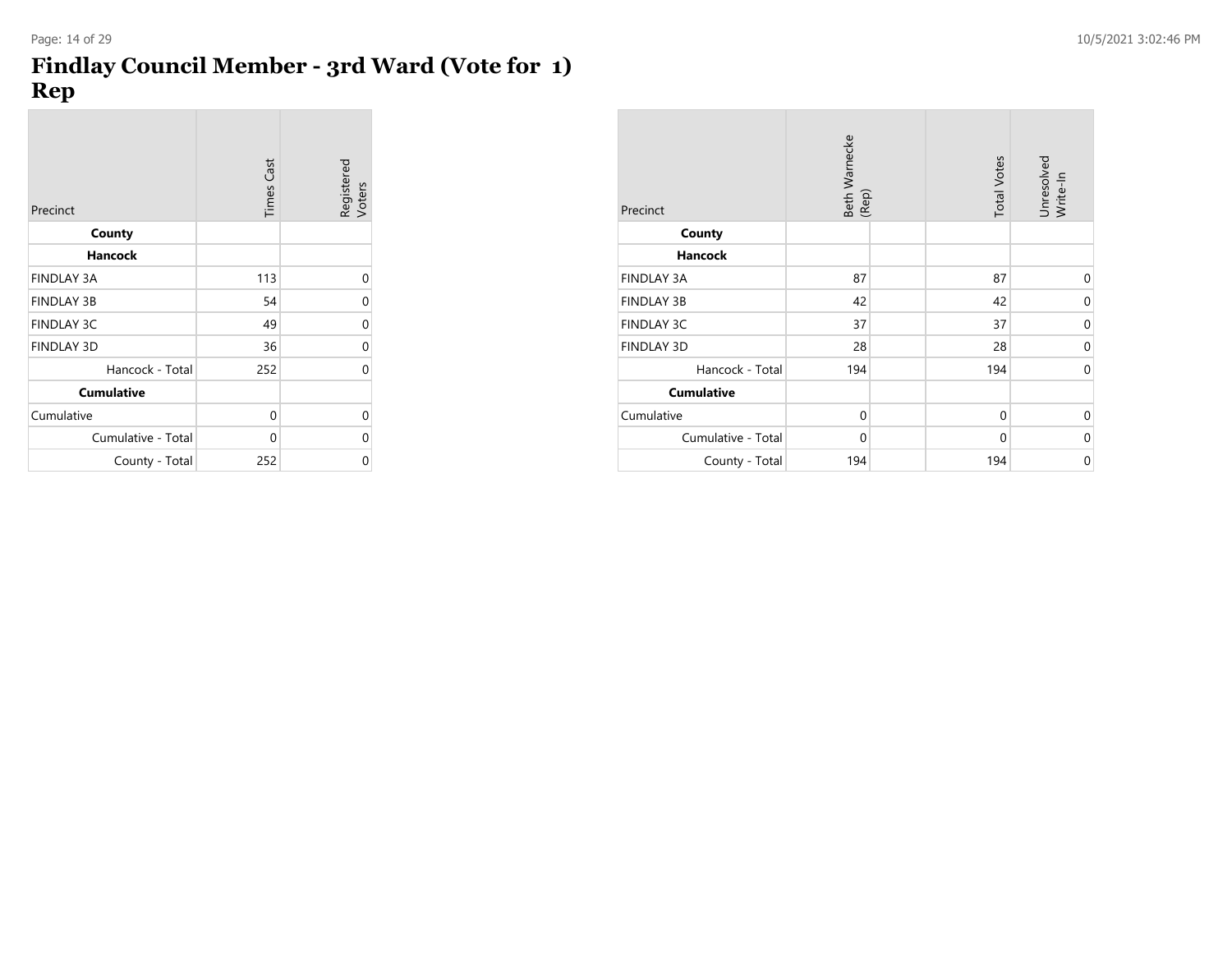### **Findlay Council Member - 4th Ward (Vote for 1) Rep**

| Precinct           | Times Cast | Registered<br>Voters |
|--------------------|------------|----------------------|
| County             |            |                      |
| <b>Hancock</b>     |            |                      |
| <b>FINDLAY 4A</b>  | 31         | 0                    |
| <b>FINDLAY 4B</b>  | 18         | 0                    |
| <b>FINDLAY 4C</b>  | 38         | 0                    |
| <b>FINDLAY 4D</b>  | 68         | 0                    |
| <b>FINDLAY 4E</b>  | 30         | $\mathbf 0$          |
| Hancock - Total    | 185        | 0                    |
| <b>Cumulative</b>  |            |                      |
| Cumulative         | 0          | 0                    |
| Cumulative - Total | $\Omega$   | 0                    |
| County - Total     | 185        | 0                    |

| Precinct           | James P. Slough<br>(Rep) |  | <b>Total Votes</b> | Unresolved<br>Write-In |
|--------------------|--------------------------|--|--------------------|------------------------|
| County             |                          |  |                    |                        |
| <b>Hancock</b>     |                          |  |                    |                        |
| FINDLAY 4A         | 25                       |  | 25                 | $\mathbf{0}$           |
| <b>FINDLAY 4B</b>  | 15                       |  | 15                 | $\mathbf 0$            |
| FINDLAY 4C         | 33                       |  | 33                 | $\mathbf 0$            |
| FINDLAY 4D         | 51                       |  | 51                 | $\mathbf 0$            |
| <b>FINDLAY 4E</b>  | 29                       |  | 29                 | $\mathbf 0$            |
| Hancock - Total    | 153                      |  | 153                | $\mathbf 0$            |
| <b>Cumulative</b>  |                          |  |                    |                        |
| Cumulative         | $\mathbf{0}$             |  | $\mathbf{0}$       | $\mathbf{0}$           |
| Cumulative - Total | $\mathbf{0}$             |  | $\mathbf{0}$       | $\mathbf 0$            |
| County - Total     | 153                      |  | 153                | $\mathbf 0$            |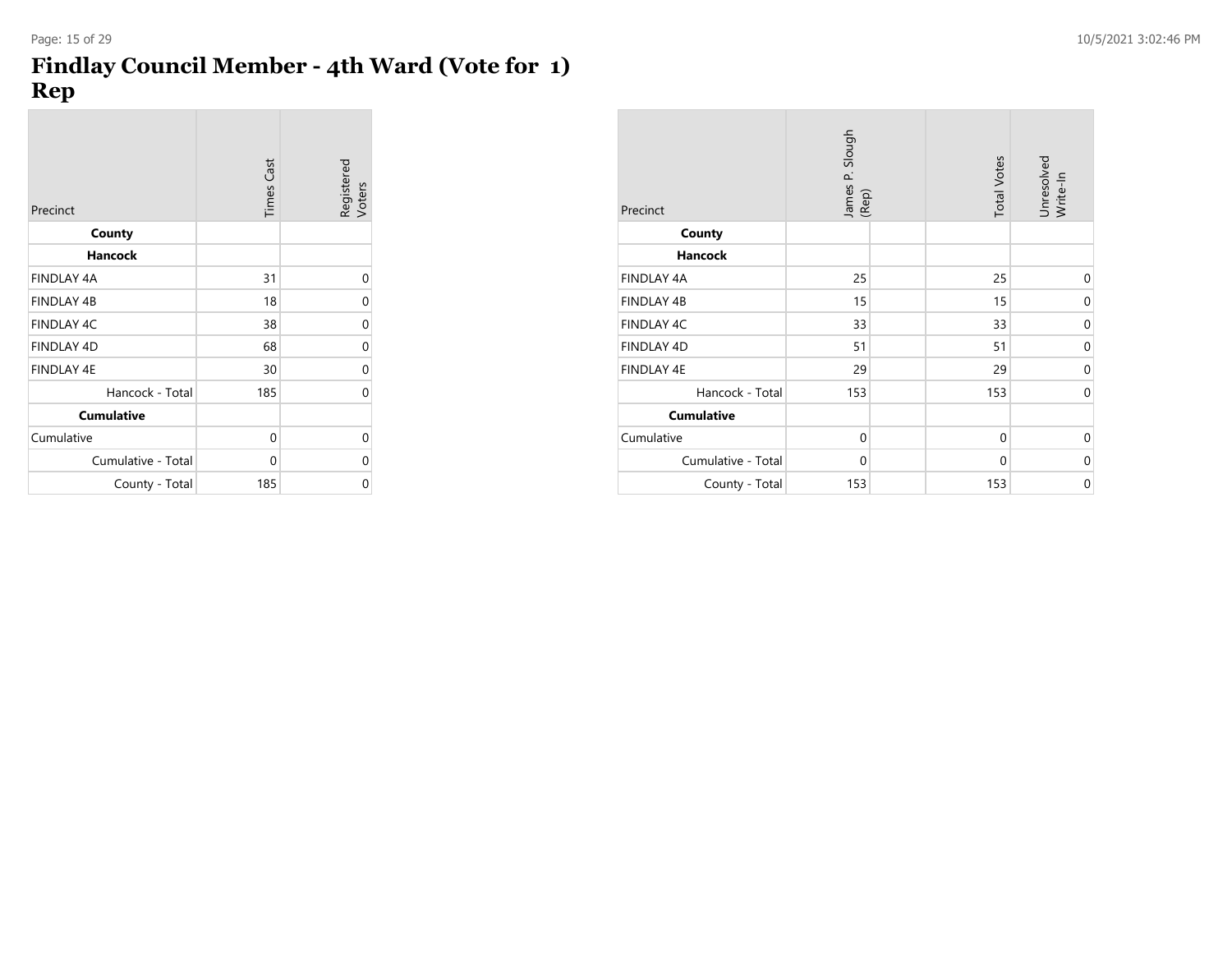### **Findlay Council Member - 5th Ward (Vote for 1) Rep**

| Precinct           | <b>Times Cast</b> | Registered<br>Voters |
|--------------------|-------------------|----------------------|
| County             |                   |                      |
| <b>Hancock</b>     |                   |                      |
| <b>FINDLAY 5A</b>  | 118               | 0                    |
| <b>FINDLAY 5B</b>  | 67                | 0                    |
| <b>FINDLAY 5C</b>  | 66                | 0                    |
| <b>FINDLAY 5D</b>  | 108               | 0                    |
| <b>FINDLAY 5E</b>  | 39                | 0                    |
| Hancock - Total    | 398               | 0                    |
| <b>Cumulative</b>  |                   |                      |
| Cumulative         | 0                 | 0                    |
| Cumulative - Total | $\Omega$          | 0                    |
| County - Total     | 398               | 0                    |

| Precinct           | Brian R. Bauman<br>(Rep) | <b>Total Votes</b> | Unresolved<br>Write-In |
|--------------------|--------------------------|--------------------|------------------------|
| County             |                          |                    |                        |
| Hancock            |                          |                    |                        |
| <b>FINDLAY 5A</b>  | 104                      | 104                | $\mathbf{0}$           |
| <b>FINDLAY 5B</b>  | 54                       | 54                 | $\mathbf 0$            |
| <b>FINDLAY 5C</b>  | 48                       | 48                 | $\mathbf 0$            |
| <b>FINDLAY 5D</b>  | 76                       | 76                 | $\mathbf 0$            |
| <b>FINDLAY 5E</b>  | 27                       | 27                 | $\mathbf 0$            |
| Hancock - Total    | 309                      | 309                | $\mathbf 0$            |
| <b>Cumulative</b>  |                          |                    |                        |
| Cumulative         | $\mathbf{0}$             | $\mathbf{0}$       | $\mathbf 0$            |
| Cumulative - Total | $\mathbf{0}$             | $\mathbf{0}$       | $\mathbf 0$            |
| County - Total     | 309                      | 309                | $\mathbf 0$            |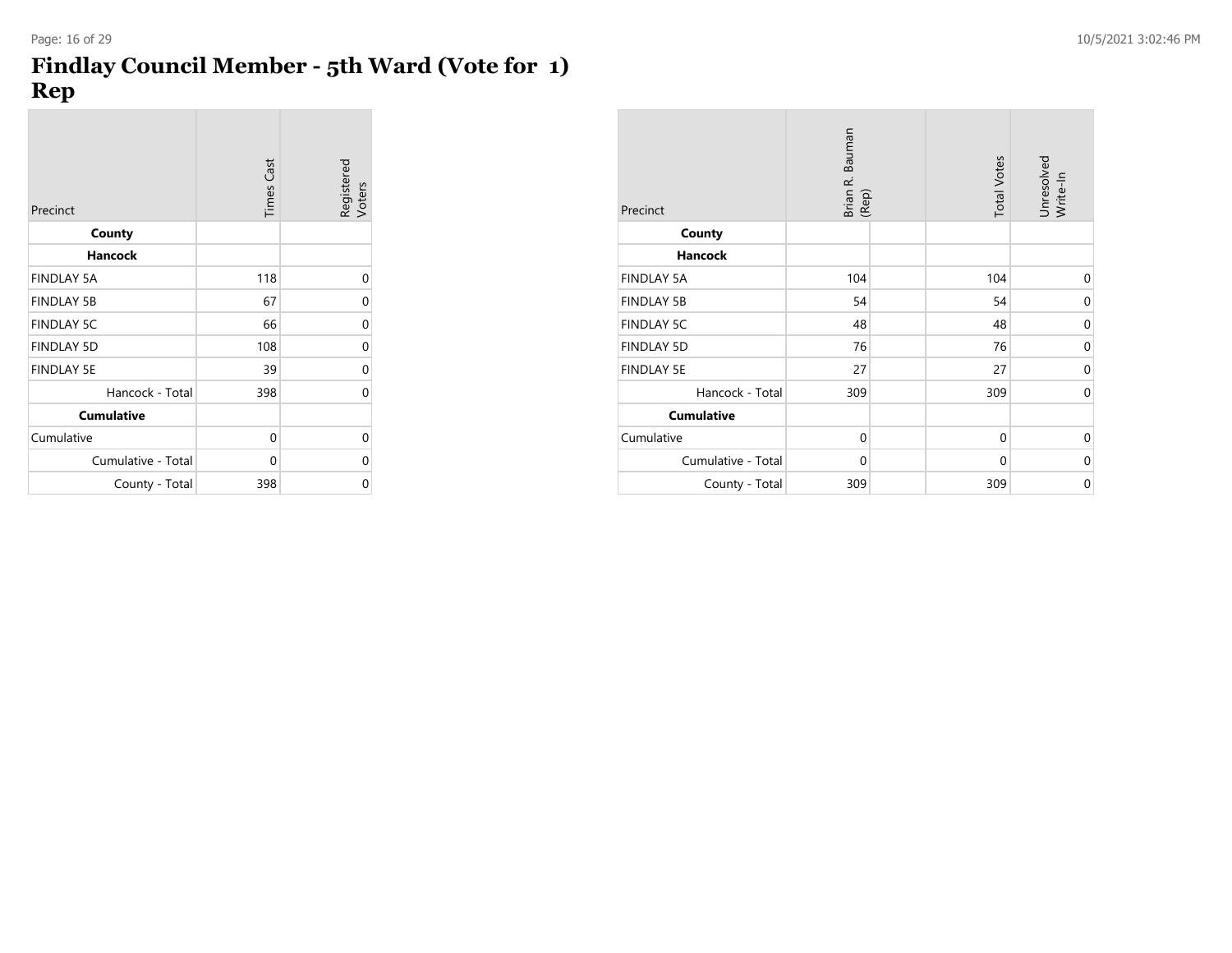### **Findlay Council Member - 6th Ward (Vote for 1) Rep**

| Precinct           | <b>Times Cast</b> | Registered<br>Voters |
|--------------------|-------------------|----------------------|
| County             |                   |                      |
| <b>Hancock</b>     |                   |                      |
| <b>FINDLAY 6A</b>  | 20                | 0                    |
| <b>FINDLAY 6B</b>  | 9                 | 0                    |
| <b>FINDLAY 6C</b>  | 36                | $\mathbf 0$          |
| <b>FINDLAY 6D</b>  | 19                | 0                    |
| Hancock - Total    | 84                | $\Omega$             |
| <b>Cumulative</b>  |                   |                      |
| Cumulative         | 0                 | 0                    |
| Cumulative - Total | $\Omega$          | 0                    |
| County - Total     | 84                | 0                    |

| Precinct           | James Niemeyer<br>(Rep) | <b>Total Votes</b> | Unresolved<br>Write-In |
|--------------------|-------------------------|--------------------|------------------------|
| County             |                         |                    |                        |
| <b>Hancock</b>     |                         |                    |                        |
| <b>FINDLAY 6A</b>  | 14                      | 14                 | $\mathbf{0}$           |
| <b>FINDLAY 6B</b>  | 9                       | 9                  | $\mathbf{0}$           |
| FINDLAY 6C         | 30                      | 30                 | $\mathbf 0$            |
| <b>FINDLAY 6D</b>  | 19                      | 19                 | $\mathbf{0}$           |
| Hancock - Total    | 72                      | 72                 | $\mathbf{0}$           |
| <b>Cumulative</b>  |                         |                    |                        |
| Cumulative         | $\mathbf{0}$            | $\mathbf{0}$       | $\mathbf 0$            |
| Cumulative - Total | $\Omega$                | $\Omega$           | $\mathbf 0$            |
| County - Total     | 72                      | 72                 | $\mathbf 0$            |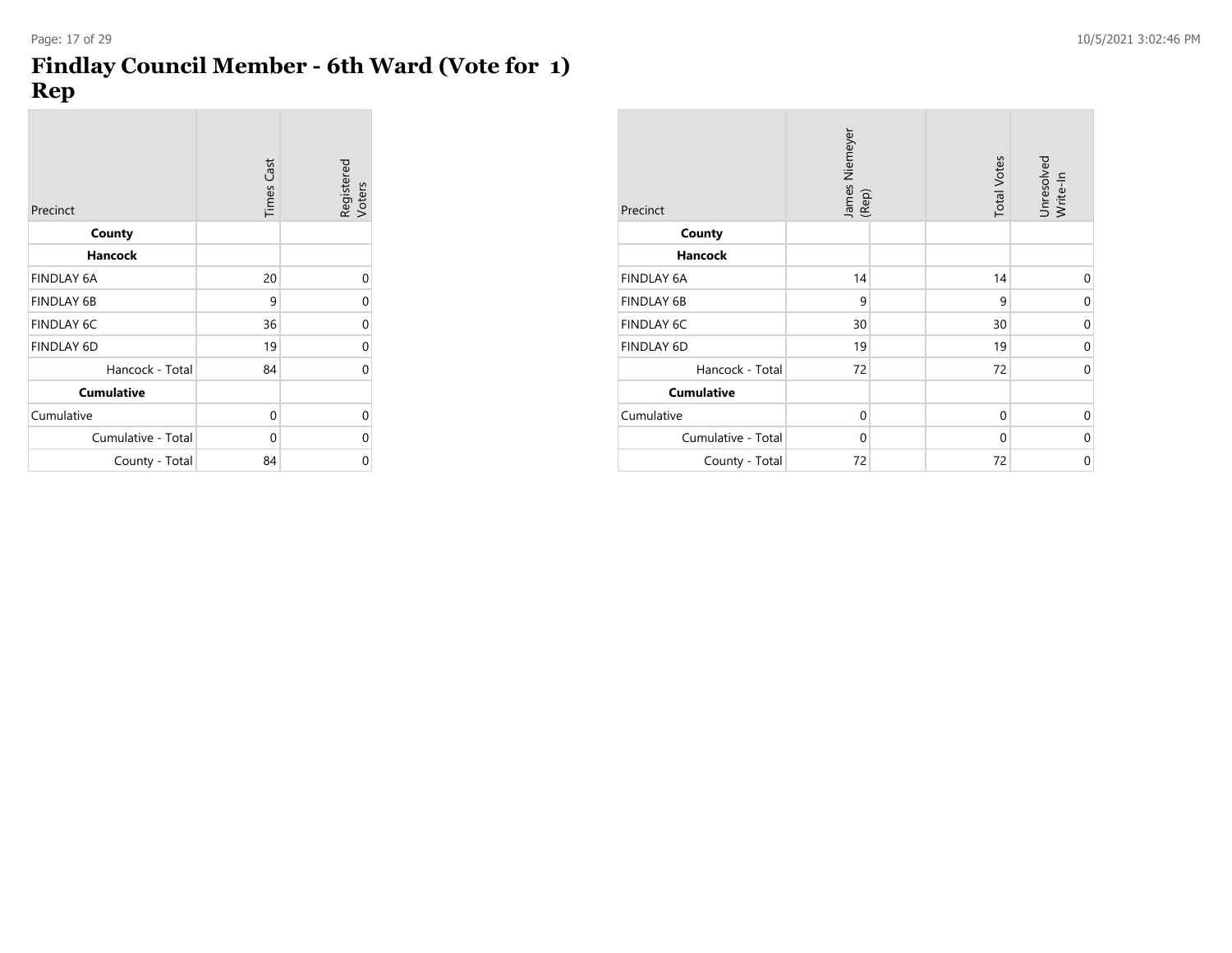### **Findlay Council Member - 7th Ward (Vote for 1) Rep**

| Precinct           | <b>Times Cast</b> | Registered<br>Voters |
|--------------------|-------------------|----------------------|
| County             |                   |                      |
| <b>Hancock</b>     |                   |                      |
| <b>FINDLAY 7A</b>  | 53                | 0                    |
| <b>FINDLAY 7B</b>  | 30                | 0                    |
| <b>FINDLAY 7C</b>  | 39                | 0                    |
| <b>FINDLAY 7D</b>  | 39                | 0                    |
| <b>FINDLAY 7E</b>  | 14                | 0                    |
| Hancock - Total    | 175               | 0                    |
| <b>Cumulative</b>  |                   |                      |
| Cumulative         | 0                 | 0                    |
| Cumulative - Total | 0                 | 0                    |
| County - Total     | 175               | 0                    |

| Precinct           | Joshua V. Palmer<br>(Rep) |  | <b>Total Votes</b> | Unresolved<br>Write-In |
|--------------------|---------------------------|--|--------------------|------------------------|
| County             |                           |  |                    |                        |
| <b>Hancock</b>     |                           |  |                    |                        |
| <b>FINDLAY 7A</b>  | 40                        |  | 40                 | $\mathbf 0$            |
| <b>FINDLAY 7B</b>  | 24                        |  | 24                 | 0                      |
| <b>FINDLAY 7C</b>  | 28                        |  | 28                 | $\mathbf 0$            |
| <b>FINDLAY 7D</b>  | 31                        |  | 31                 | $\mathbf 0$            |
| <b>FINDLAY 7E</b>  | 14                        |  | 14                 | $\mathbf 0$            |
| Hancock - Total    | 137                       |  | 137                | $\mathbf 0$            |
| <b>Cumulative</b>  |                           |  |                    |                        |
| Cumulative         | $\mathbf 0$               |  | $\mathbf 0$        | $\mathbf 0$            |
| Cumulative - Total | $\mathbf 0$               |  | $\mathbf 0$        | $\mathbf 0$            |
| County - Total     | 137                       |  | 137                | $\mathbf 0$            |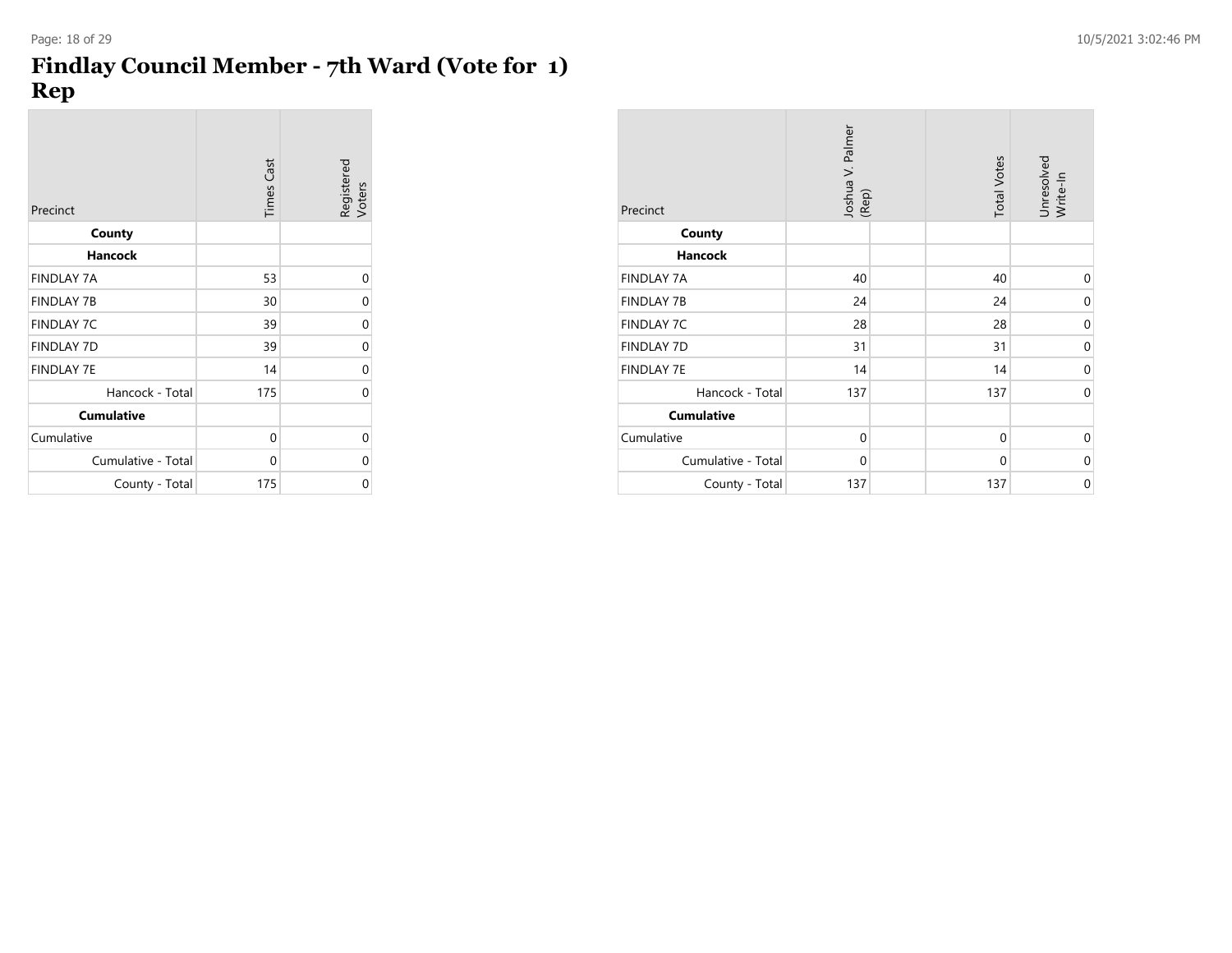$\overline{\phantom{a}}$ 

#### **Fostoria Council Member - 2nd Ward (Vote for 1) NP**

| Precinct           | <b>Times Cast</b> | Registered<br>Voters |
|--------------------|-------------------|----------------------|
| County             |                   |                      |
| <b>Hancock</b>     |                   |                      |
| <b>FOSTORIA S</b>  | 47                | U                    |
| <b>FOSTORIA N</b>  | 55                |                      |
| Hancock - Total    | 102               | U                    |
| <b>Cumulative</b>  |                   |                      |
| Cumulative         | 0                 | U                    |
| Cumulative - Total | 0                 | U                    |
| County - Total     | 102               | 0                    |

| Precinct           | No Valid Petition<br>Filed | <b>Total Votes</b> | Unresolved<br>Write-In |
|--------------------|----------------------------|--------------------|------------------------|
| County             |                            |                    |                        |
| <b>Hancock</b>     |                            |                    |                        |
| <b>FOSTORIA S</b>  |                            | 0                  | $\Omega$               |
| <b>FOSTORIA N</b>  |                            | $\mathbf 0$        | 0                      |
| Hancock - Total    |                            | $\mathbf 0$        | $\mathbf 0$            |
| <b>Cumulative</b>  |                            |                    |                        |
| Cumulative         |                            | $\mathbf{0}$       | $\mathbf 0$            |
| Cumulative - Total |                            | 0                  | 0                      |
| County - Total     |                            | 0                  | 0                      |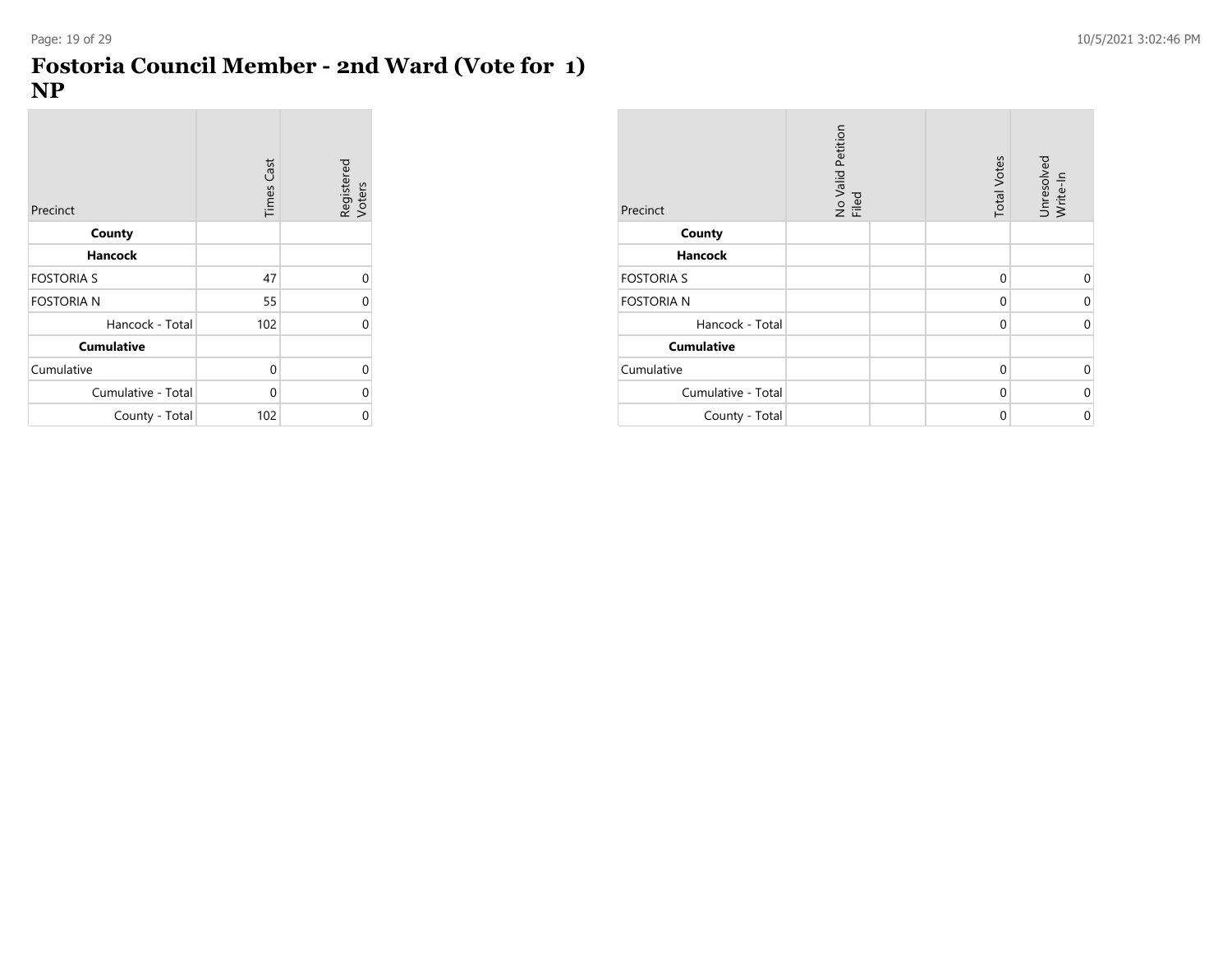**COL** 

 $\sim$  10  $\pm$ 

| Precinct           | <b>Times Cast</b> | Registered<br>Voters |
|--------------------|-------------------|----------------------|
| County             |                   |                      |
| <b>Hancock</b>     |                   |                      |
| <b>FOSTORIA S</b>  | 47                | 0                    |
| <b>FOSTORIA N</b>  | 55                | 0                    |
| Hancock - Total    | 102               | U                    |
| <b>Cumulative</b>  |                   |                      |
| Cumulative         | $\mathbf{0}$      | U                    |
| Cumulative - Total | 0                 | U                    |
| County - Total     | 102               | 0                    |

| Precinct           | FOR THE INCOME<br>TAX | AGAINST THE<br>INCOME TAX | <b>Total Votes</b> |
|--------------------|-----------------------|---------------------------|--------------------|
| County             |                       |                           |                    |
| Hancock            |                       |                           |                    |
| <b>FOSTORIA S</b>  | 24                    | 23                        | 47                 |
| <b>FOSTORIA N</b>  | 34                    | 21                        | 55                 |
| Hancock - Total    | 58                    | 44                        | 102                |
| <b>Cumulative</b>  |                       |                           |                    |
| Cumulative         | $\mathbf{0}$          | $\mathbf 0$               | $\mathbf 0$        |
| Cumulative - Total | $\mathbf{0}$          | $\mathbf 0$               | $\mathbf{0}$       |
| County - Total     | 58                    | 44                        | 102                |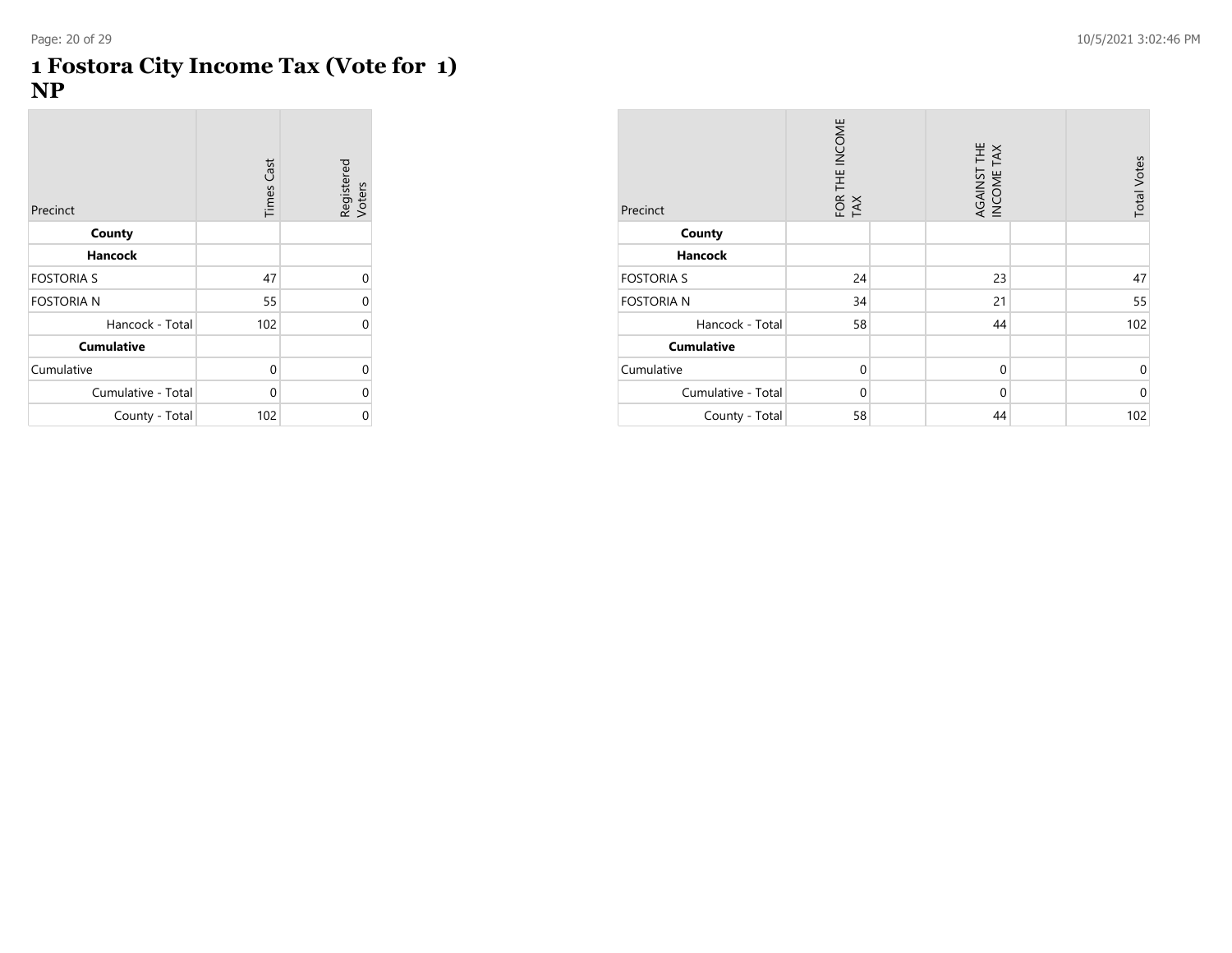| Precinct           | Unresolved<br>Write-In |
|--------------------|------------------------|
| County             |                        |
| Hancock            |                        |
| <b>FOSTORIA S</b>  | 0                      |
| <b>FOSTORIA N</b>  | 0                      |
| Hancock - Total    | $\Omega$               |
| <b>Cumulative</b>  |                        |
| Cumulative         | 0                      |
| Cumulative - Total | 0                      |
| County - Total     | 0                      |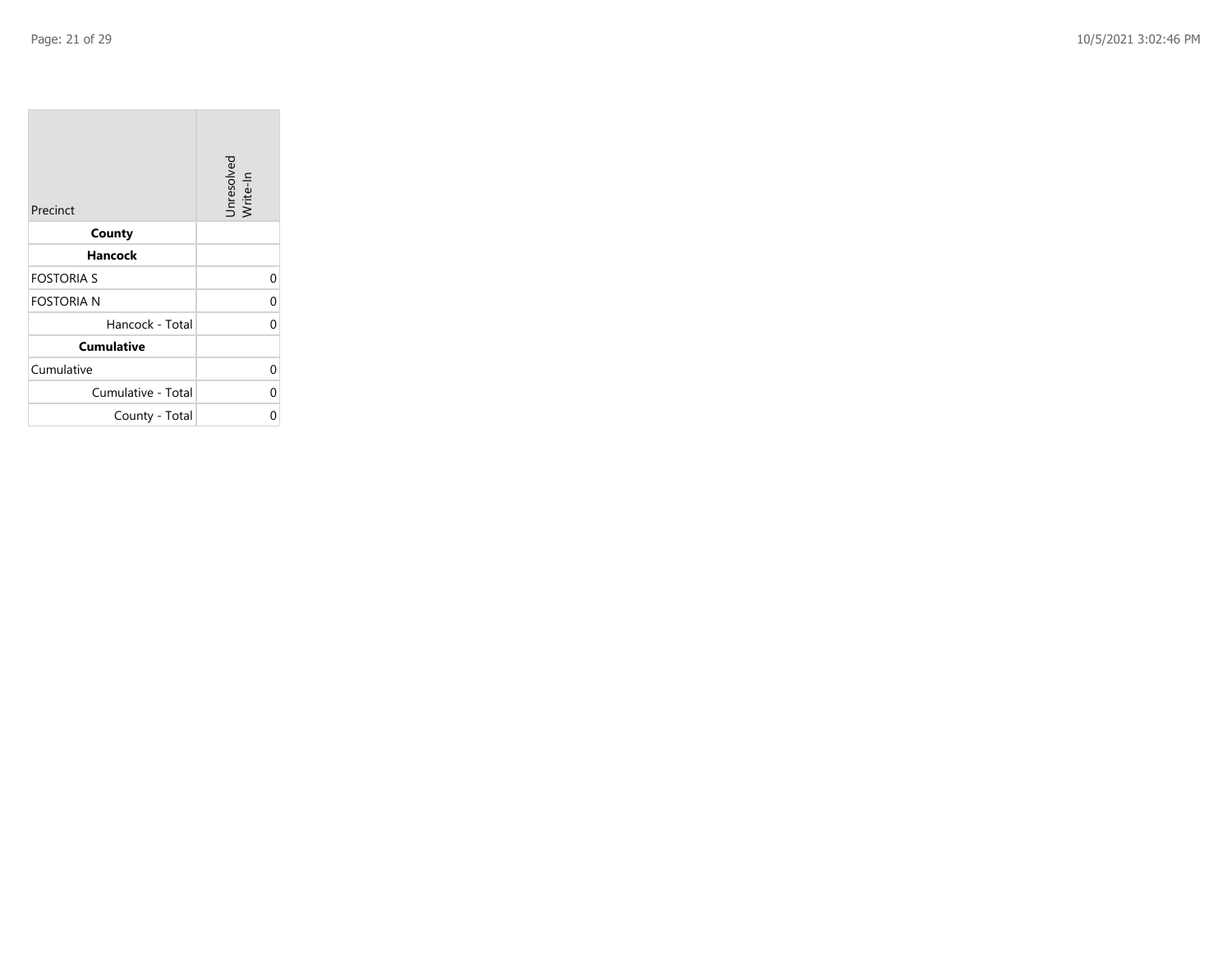**COL** 

#### **2 Delaware Township Tax Levy (Vote for 1) NP**

 $\sim$ 

| Precinct           | <b>Times Cast</b> | Registered<br>Voters |
|--------------------|-------------------|----------------------|
| County             |                   |                      |
| <b>Hancock</b>     |                   |                      |
| <b>DELAWARE</b>    | 214               | U                    |
| Hancock - Total    | 214               | U                    |
| <b>Cumulative</b>  |                   |                      |
| Cumulative         | 0                 | U                    |
| Cumulative - Total | 0                 | U                    |
| County - Total     | 214               |                      |

| Precinct           | FOR THE TAX LEVY | AGAINST THE TAX<br>LEVY | <b>Total Votes</b> |
|--------------------|------------------|-------------------------|--------------------|
| County             |                  |                         |                    |
| <b>Hancock</b>     |                  |                         |                    |
| <b>DELAWARE</b>    | 142              | 71                      | 213                |
| Hancock - Total    | 142              | 71                      | 213                |
| <b>Cumulative</b>  |                  |                         |                    |
| Cumulative         | $\Omega$         | $\Omega$                | $\mathbf 0$        |
| Cumulative - Total | $\mathbf 0$      | $\mathbf 0$             | $\mathbf{0}$       |
| County - Total     | 142              | 71                      | 213                |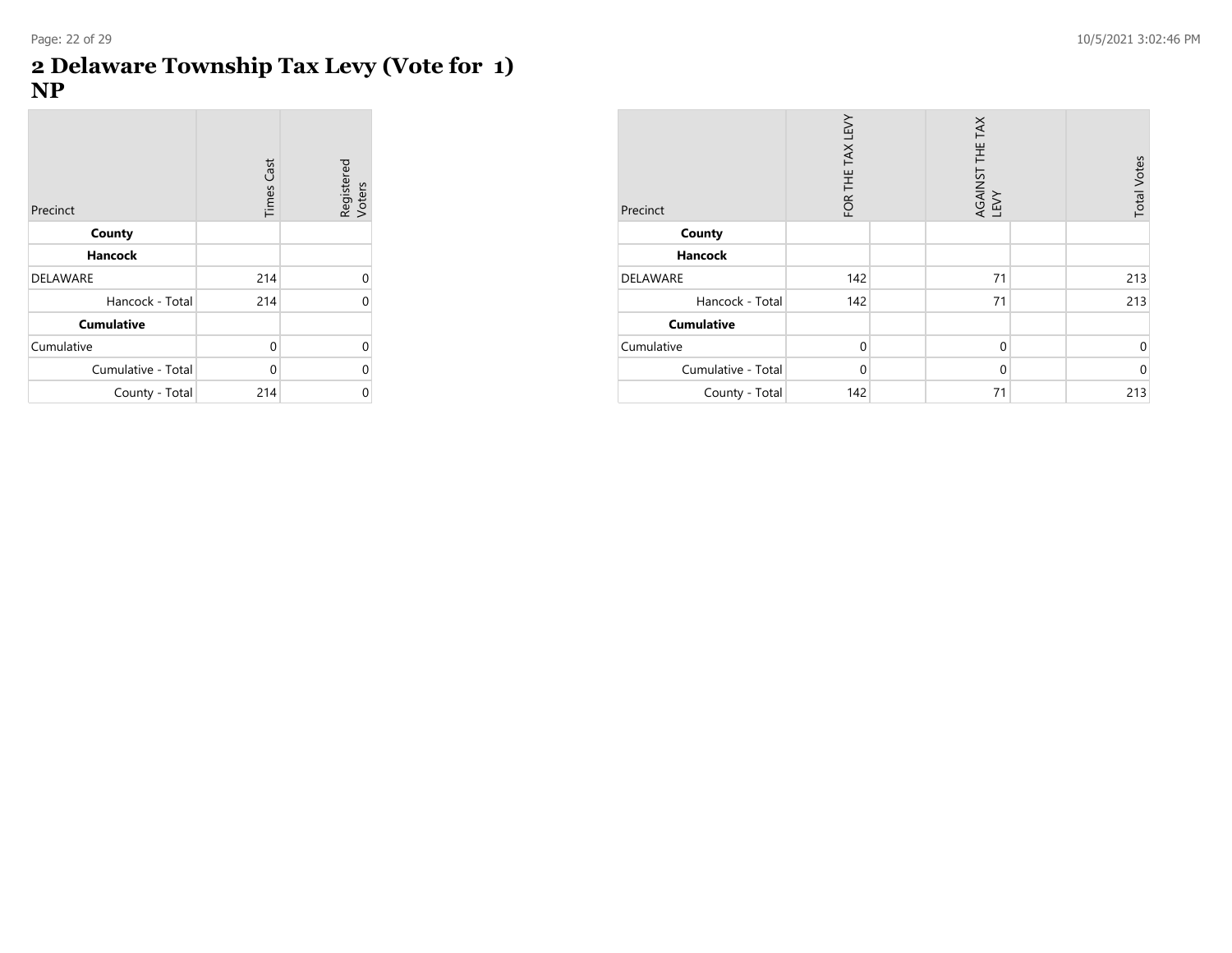| Precinct           | Unresolved<br>Write-In |
|--------------------|------------------------|
| County             |                        |
| Hancock            |                        |
| <b>DELAWARE</b>    | 0                      |
| Hancock - Total    | 0                      |
| <b>Cumulative</b>  |                        |
| Cumulative         | 0                      |
| Cumulative - Total | 0                      |
| County - Total     | ი                      |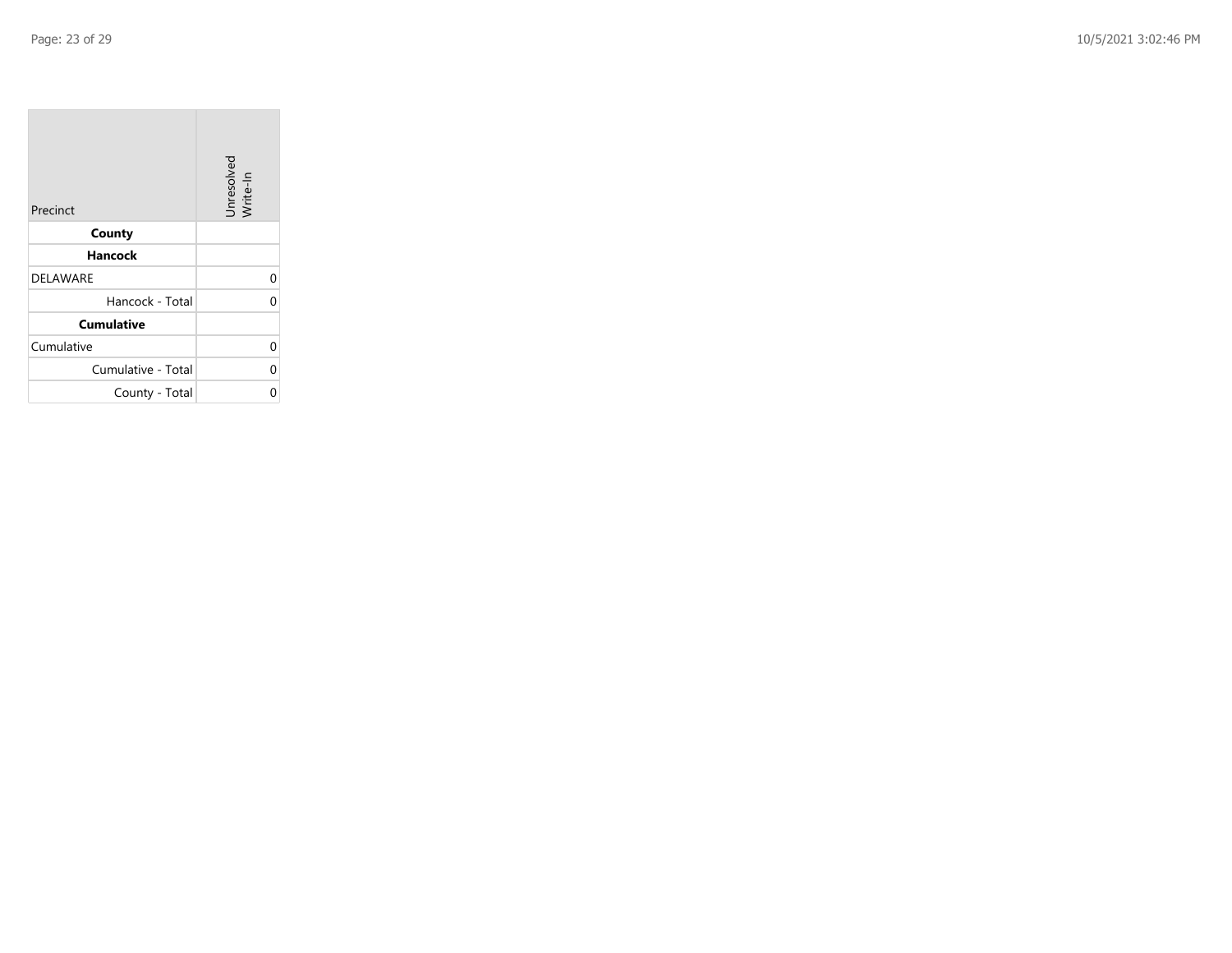$\sim$ 

#### **3 Orange Township Tax Levy (Vote for 1) NP**

 $\sim$ 

| Precinct           | <b>Times Cast</b> | Registered<br>Voters |
|--------------------|-------------------|----------------------|
| County             |                   |                      |
| <b>Hancock</b>     |                   |                      |
| ORANGE             | 44                | U                    |
| Hancock - Total    | 44                |                      |
| <b>Cumulative</b>  |                   |                      |
| Cumulative         | 0                 | U                    |
| Cumulative - Total | 0                 | U                    |
| County - Total     | 44                | 0                    |

| Precinct           | FOR THE TAX LEVY | AGAINST THE TAX<br>LEVY | <b>Total Votes</b> |
|--------------------|------------------|-------------------------|--------------------|
| County             |                  |                         |                    |
| <b>Hancock</b>     |                  |                         |                    |
| ORANGE             | 32               | 12                      | 44                 |
| Hancock - Total    | 32               | 12                      | 44                 |
| <b>Cumulative</b>  |                  |                         |                    |
| Cumulative         | $\Omega$         | $\Omega$                | $\mathbf 0$        |
| Cumulative - Total | $\Omega$         | $\mathbf 0$             | $\mathbf{0}$       |
| County - Total     | 32               | 12                      | 44                 |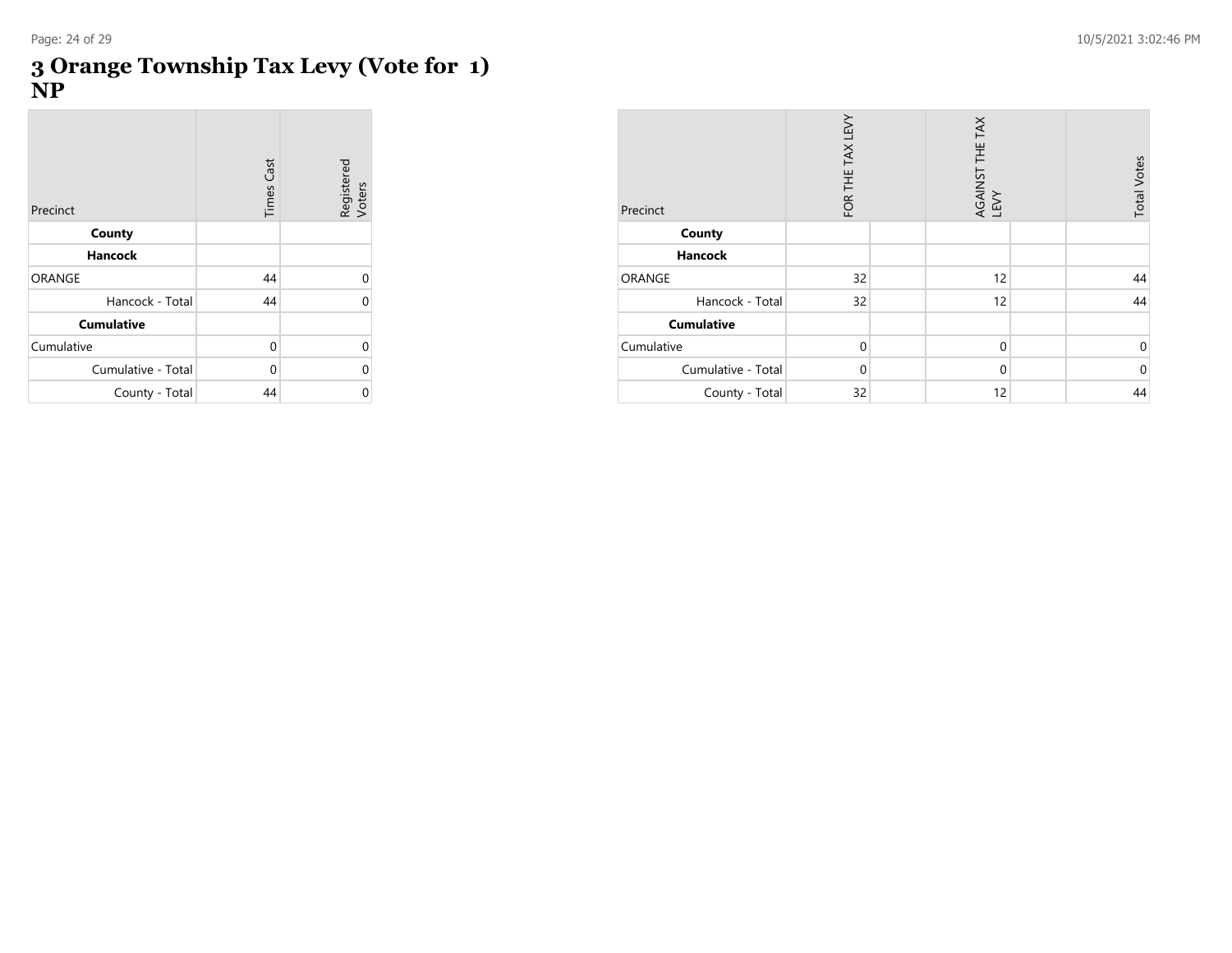| Precinct           | Unresolved<br>Write-In |
|--------------------|------------------------|
| County             |                        |
| Hancock            |                        |
| ORANGE             | 0                      |
| Hancock - Total    | 0                      |
| <b>Cumulative</b>  |                        |
| Cumulative         | 0                      |
| Cumulative - Total | 0                      |
| County - Total     | ი                      |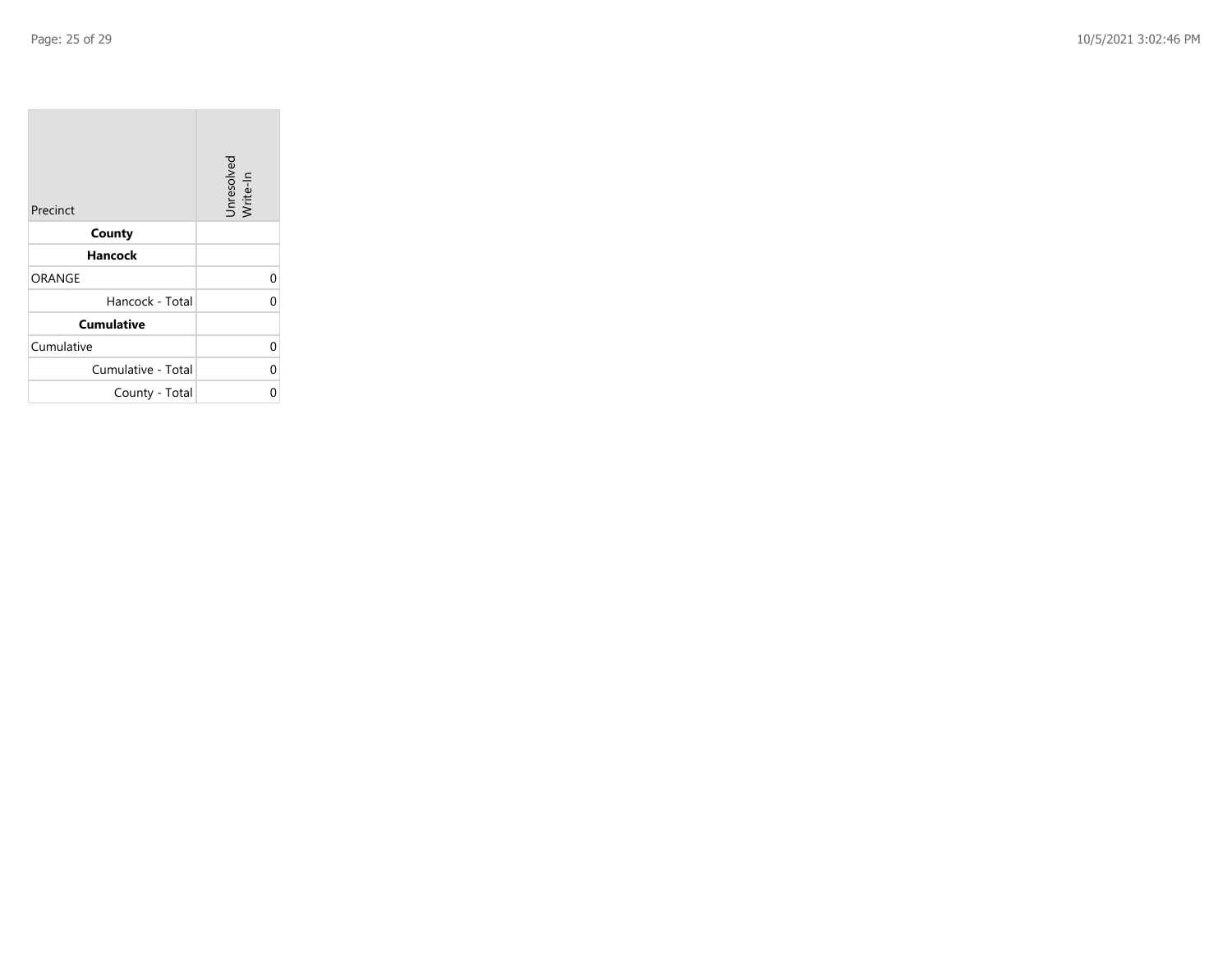**College** 

#### **4 Arcadia LSD Tax Levy (Vote for 1) NP**

| Precinct           | <b>Times Cast</b> | Registered<br>Voters |
|--------------------|-------------------|----------------------|
| County             |                   |                      |
| <b>Hancock</b>     |                   |                      |
| <b>FOSTORIA S</b>  | 18                | 0                    |
| <b>FOSTORIA N</b>  | 0                 | 0                    |
| <b>BIGLICK</b>     | 50                | 0                    |
| CASS               | 21                | 0                    |
| <b>MARION N</b>    | 16                | 0                    |
| <b>MARION S</b>    | $\overline{c}$    | 0                    |
| <b>WASHINGTON</b>  | 83                | 0                    |
| SENECA/ARC         | $\overline{c}$    | 0                    |
| Hancock - Total    | 192               | 0                    |
| <b>Cumulative</b>  |                   |                      |
| Cumulative         | 0                 | 0                    |
| Cumulative - Total | 0                 | 0                    |
| County - Total     | 192               | 0                    |

| Precinct           | FOR THE TAX LEVY | AGAINST THE TAX<br>LEVY | <b>Total Votes</b> |
|--------------------|------------------|-------------------------|--------------------|
| County             |                  |                         |                    |
| <b>Hancock</b>     |                  |                         |                    |
| <b>FOSTORIA S</b>  | 3                | 15                      | 18                 |
| <b>FOSTORIA N</b>  | $\mathbf 0$      | $\mathbf 0$             | $\mathbf 0$        |
| <b>BIGLICK</b>     | 38               | 12                      | 50                 |
| CASS               | 11               | 10                      | 21                 |
| <b>MARION N</b>    | 5                | 11                      | 16                 |
| <b>MARION S</b>    | $\mathbf 0$      | $\overline{c}$          | $\overline{c}$     |
| <b>WASHINGTON</b>  | 49               | 34                      | 83                 |
| SENECA/ARC         | 1                | 1                       | $\overline{c}$     |
| Hancock - Total    | 107              | 85                      | 192                |
| <b>Cumulative</b>  |                  |                         |                    |
| Cumulative         | $\mathbf 0$      | $\mathbf{0}$            | $\boldsymbol{0}$   |
| Cumulative - Total | $\mathbf 0$      | $\mathbf{0}$            | $\mathbf 0$        |
| County - Total     | 107              | 85                      | 192                |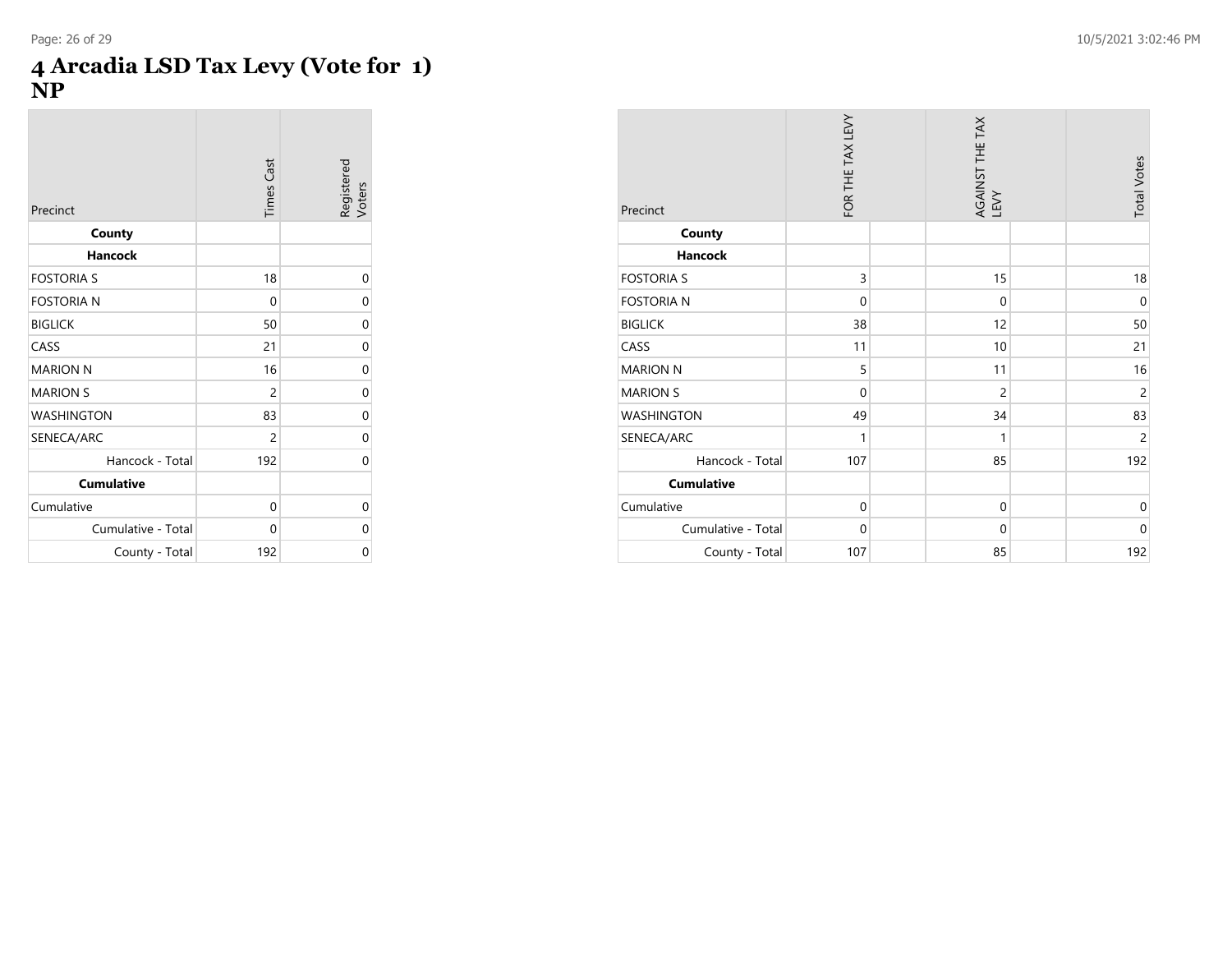| Precinct           | Unresolved<br>/rite-In |
|--------------------|------------------------|
| County             |                        |
| <b>Hancock</b>     |                        |
| <b>FOSTORIA S</b>  | 0                      |
| <b>FOSTORIA N</b>  | 0                      |
| <b>BIGLICK</b>     | 0                      |
| CASS               | 0                      |
| <b>MARION N</b>    | 0                      |
| <b>MARION S</b>    | 0                      |
| <b>WASHINGTON</b>  | $\Omega$               |
| SENECA/ARC         | 0                      |
| Hancock - Total    | 0                      |
| <b>Cumulative</b>  |                        |
| Cumulative         | 0                      |
| Cumulative - Total | 0                      |
| County - Total     | 0                      |

the control of the control of the control of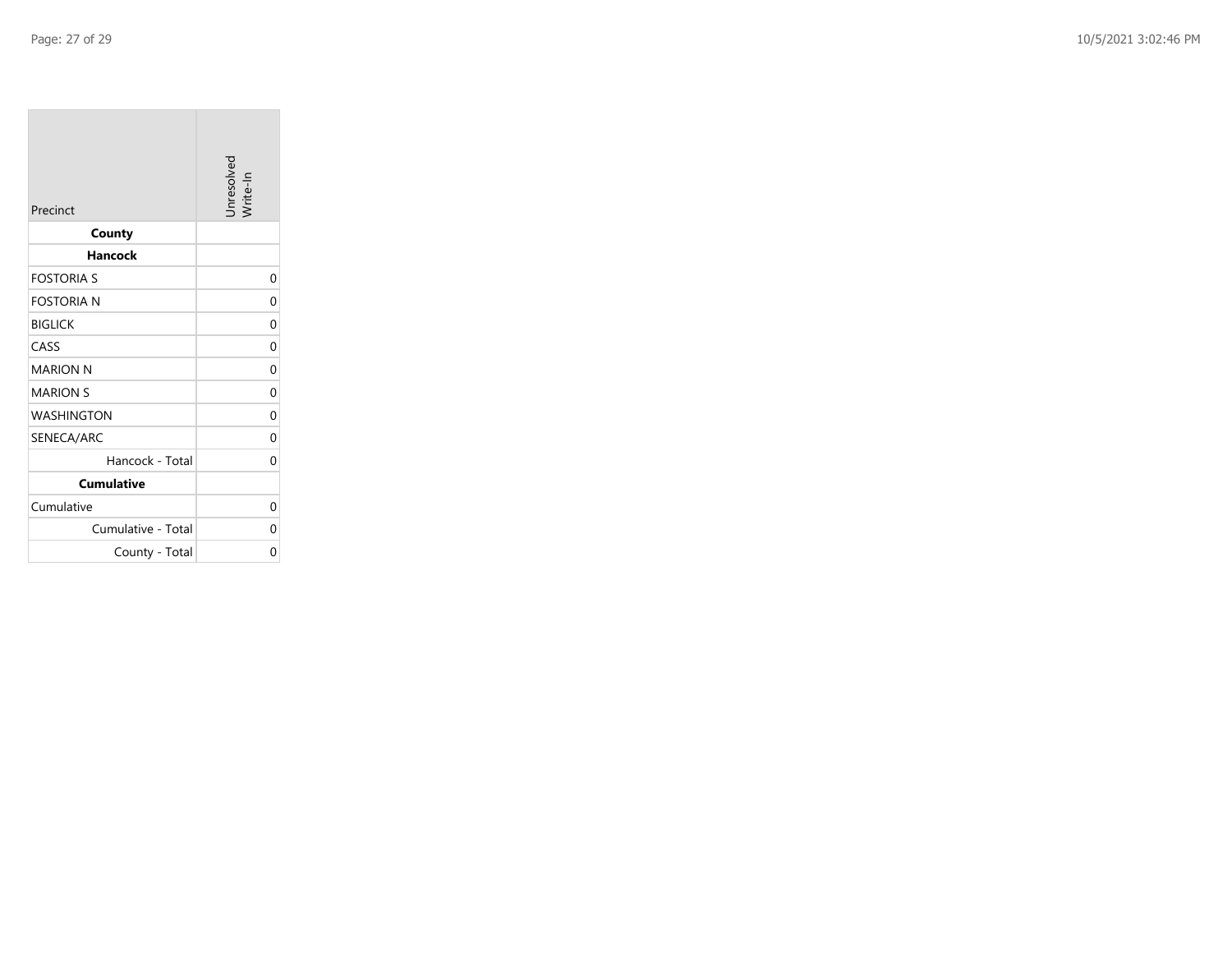$\sim$ 

#### **5 Riverdale LSD Tax Levy (Vote for 1) NP**

 $\sim$ 

| Precinct           | <b>Times Cast</b> | Registered<br>Voters |
|--------------------|-------------------|----------------------|
| County             |                   |                      |
| <b>Hancock</b>     |                   |                      |
| AMANDA             | 51                | 0                    |
| <b>DELAWARE</b>    | 214               | 0                    |
| <b>JACKSON</b>     | 97                | 0                    |
| <b>MARION S</b>    | 7                 | 0                    |
| Hancock - Total    | 369               | U                    |
| <b>Cumulative</b>  |                   |                      |
| Cumulative         | 0                 | 0                    |
| Cumulative - Total | 0                 | U                    |
| County - Total     | 369               | 0                    |

| Precinct           | FOR THE TAX LEVY | AGAINST THE TAX<br>LEVY | <b>Total Votes</b> |
|--------------------|------------------|-------------------------|--------------------|
| County             |                  |                         |                    |
| <b>Hancock</b>     |                  |                         |                    |
| <b>AMANDA</b>      | 29               | 22                      | 51                 |
| DELAWARE           | 119              | 95                      | 214                |
| <b>JACKSON</b>     | 52               | 45                      | 97                 |
| <b>MARION S</b>    | $\overline{2}$   | 5                       | 7                  |
| Hancock - Total    | 202              | 167                     | 369                |
| <b>Cumulative</b>  |                  |                         |                    |
| Cumulative         | $\mathbf{0}$     | $\mathbf 0$             | $\mathbf{0}$       |
| Cumulative - Total | $\mathbf 0$      | $\mathbf{0}$            | $\mathbf{0}$       |
| County - Total     | 202              | 167                     | 369                |